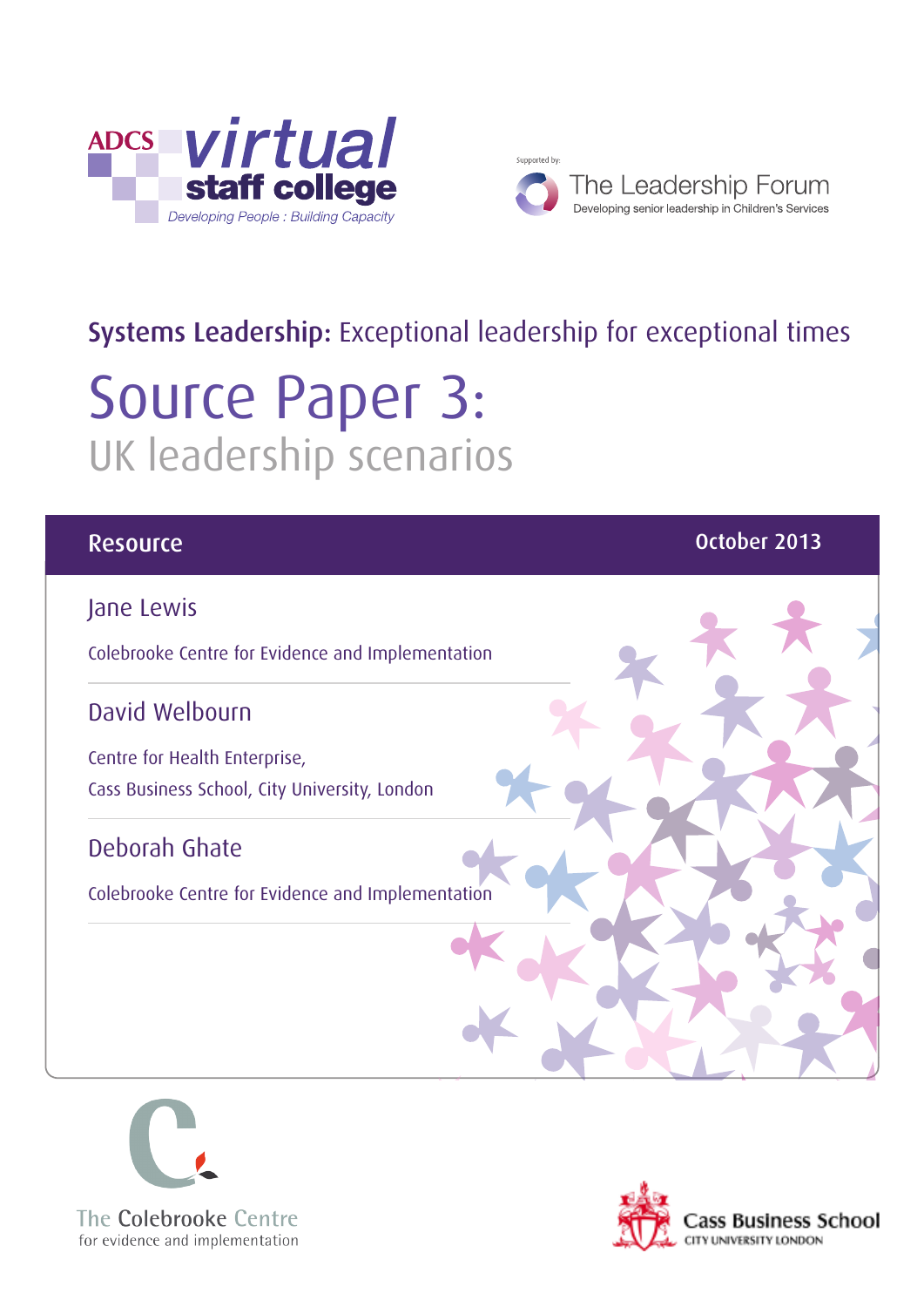# **Contents**

| 1. | <b>Introduction</b>                                            |                                                  | 4              |
|----|----------------------------------------------------------------|--------------------------------------------------|----------------|
| 2. | Leadership scenario 1: Barnet 'Troubled Families'              |                                                  |                |
|    | 2.1                                                            | Introduction                                     | 6              |
|    | 2.2                                                            | Methods                                          | $\overline{7}$ |
|    | 2.3                                                            | History and key milestones                       | $\overline{7}$ |
|    | 2.4                                                            | Effectiveness                                    | 10             |
|    | 2.5                                                            | Systems leadership in action - some key features | 10             |
|    | 2.6                                                            | Outcomes and reflections                         | 16             |
| 3. | Leadership scenario 2: North West London Integrated Care Pilot |                                                  |                |
|    | 3.1                                                            | Introduction                                     | 17             |
|    | 3.2                                                            | Methods                                          | 18             |
|    | 3.3                                                            | History                                          | 19             |
|    | 3.4                                                            | Systems leadership in action                     | 20             |
|    | 3.5                                                            | Outcomes and reflections                         | 23             |
| 4. | Leadership scenario 3: Bradford Total Place                    |                                                  |                |
|    | 4.1                                                            | Introduction                                     | 25             |
|    | 4.2                                                            | Methods                                          | 27             |
|    | 4.3                                                            | History                                          | 27             |
|    | 4.4                                                            | Systems leadership in action                     | 28             |
|    | 4.5                                                            | Outcomes and reflections                         | 31             |
|    | <b>References</b>                                              |                                                  |                |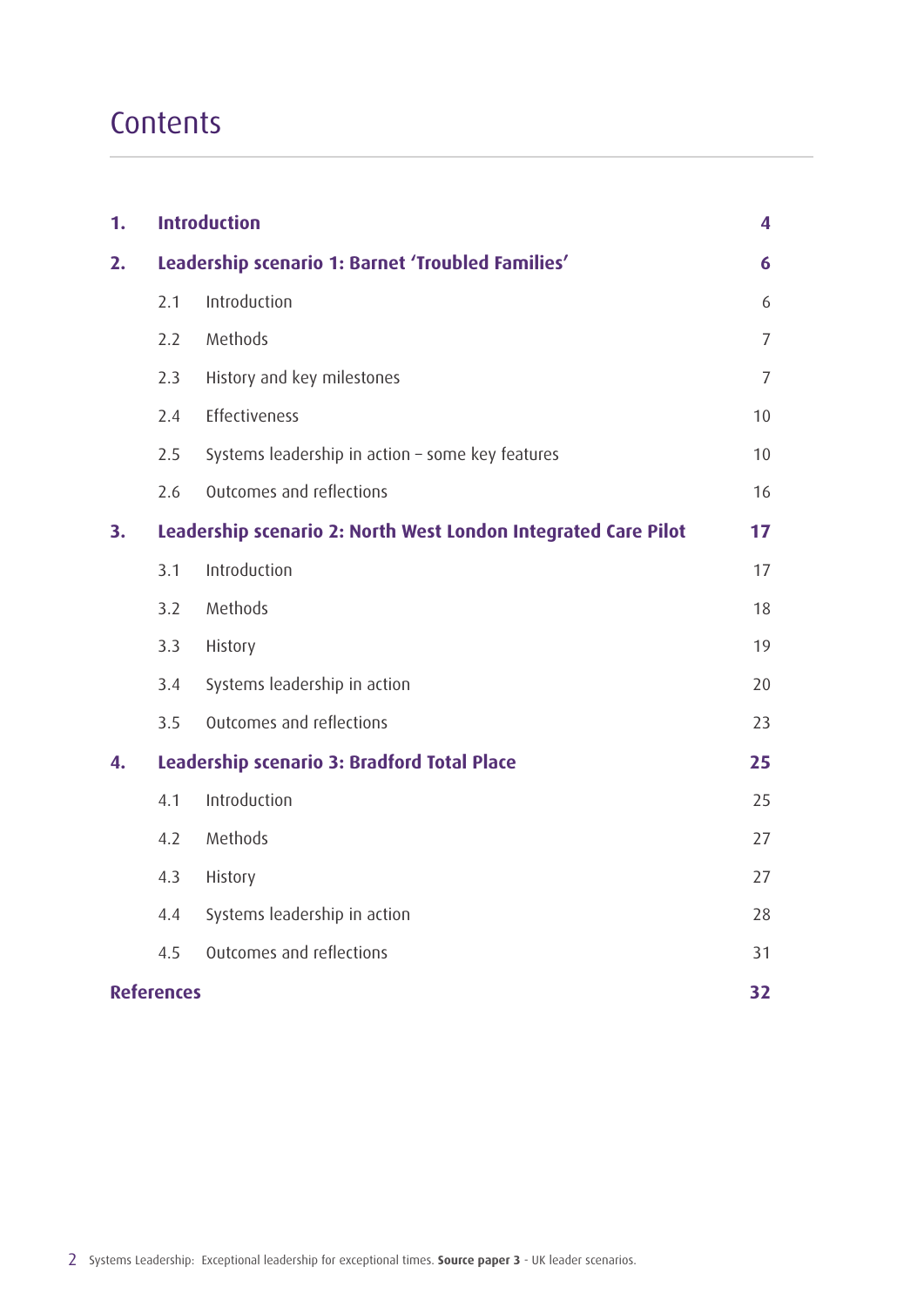We are very grateful to the following for their assistance with, and involvement in, the leadership scenarios described in this paper:

**Councillor Andrew Harper**, Lead Member for Education, Children and Families, Barnet Council

**Andrew Travers**, Interim Chief Executive Officer, Barnet Council

**Robert McCulloch-Graham**, Troubled Families Unit, Department of Community and Local Government and former Director of Children's Services in Barnet Council

**Jay Mercer**, Assistant Director of Children's Services, Barnet Council

**Stuart Collins**, Head of Family Support and Early Intervention, Barnet Council

**Aumran Tahir**, GP and co-director of the North-West London Integrated Care Pilot

**Lis Paice**, independent chair of the Integrated Care Pilot Management Board

**James Reilly**, formerly triborough lead for the North-West London Integrated Care Pilot and now Chief Executive of Central London Community Trust

**Claire Perry**, formerly Chief Operating Officer for Imperial College NHS Trust, now Senior Visiting Fellow at King's Fund specialising in integrated care

**Mary Weastell**, Strategic Director, Bradford Metropolitan District Council

**Wendy Hall**, Strategic Projects Manager, Partnerships, Bradford Metropolitan District Council

**Julie Jenkins**, Assistant Director, Children's Specialist Services, Bradford Metropolitan District Council

**Phillippa Tibbetts**, Partnership Manager/ Families First, West Yorkshire Probation Service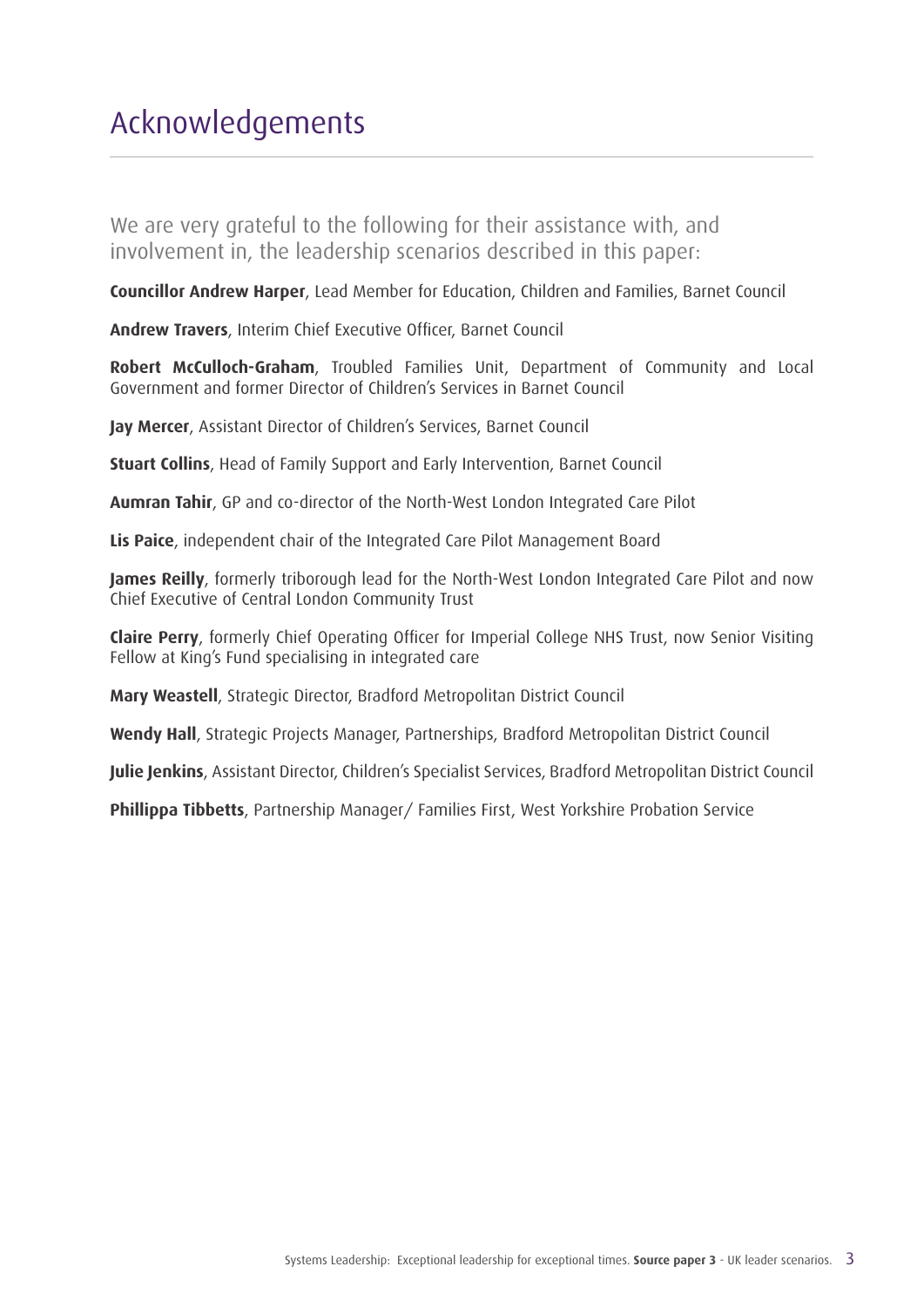# 1. Introduction

This paper forms part of research commissioned by the Virtual Staff College on systems leadership, undertaken in 2012- 2013 by the Colebrooke Centre for Evidence and Implementation with the Centre for Health Enterprise, Cass Business School, City University London.

It is one of a suite of supplementary papers ('Source Papers') and is intended to be read after, or in parallel with, the core [Synthesis Paper](http://www.virtualstaffcollege.co.uk/wp-content/uploads/VSC_Synthesis_complete.pdf) Systems Leadership: Exceptional leadership for exceptional times (Ghate Lewis and Welbourn, 2013). It makes reference to, and is structured around, key constructs that are described and explained in the [Synthesis Paper](http://www.virtualstaffcollege.co.uk/wp-content/uploads/VSC_Synthesis_complete.pdf) and thus is not intended to be read as a self-contained, stand-alone document. The tone is intentionally informal, and strongly grounded in the stories and verbatim comments of those we interviewed.

The overall programme of work for this research explored the meaning and practice of systems leadership and how it is emerging in both UK and international contexts. Source Papers available as part of the suite include a review of the published national and international literature on systems leadership ([Source Paper 1](http://www.virtualstaffcollege.co.uk/wp-content/uploads/literature_review_complete.pdf): Literature review<sup>1</sup>), and strategic interviews with systems leaders about the nature and practice of systems leadership [\(Source Paper 2:](http://www.virtualstaffcollege.co.uk/wp-content/uploads/strategic_interviews_complete.pdf) Views of systems leaders<sup>2</sup>). The project is further complemented by four small scale international studies seeking insight into systems leadership in other jurisdictions (Source Papers 4a-d).

In this Source Paper, we describe three short case studies of systems leadership – 'leadership scenarios' which involved initiatives in multi-agency settings characterised by whole systems working. The scenarios were selected in collaboration with the project's Research Advisory Group and Co-Production Group (see [Synthesis Paper](http://www.virtualstaffcollege.co.uk/wp-content/uploads/VSC_Synthesis_complete.pdf) for further details) and were selected to provide 'real world' illustrations of systems leadership in different settings and contexts. We carried out a documentary review followed by qualitative interviews by telephone with the key people involved particularly in the earlier stages of each initiative. These interviews were conducted very specifically through a lens focused on systems leadership, rather than the more typical focus of organisational or 'good practice' case studies. The interviews explored aspects of systems leadership which had emerged from the literature review and interviews with systems leaders (Source Papers 1 and 2) and looked in more detail at how systems leadership thinking and behaviours actually unfold and play out on the ground. The scenarios thus illuminate systems leadership – its potential, power and challenges, and how it is influenced by context.

The three scenarios are:

- **−** Barnet Council's Troubled Families work
- **−** The North West London Integrated Care Pilot
- **−** Bradford Council's Total Place project

A summary of each is shown below, and the following chapters take each in turn and look at the background of, and ambition for, the initiative and how key aspects of systems leadership played out.

<sup>1</sup> Welbourn, Ghate and Lewis (2013) Systems Leadership: Exceptional leadership for exceptional times. [Source Paper 1](http://www.virtualstaffcollege.co.uk/wp-content/uploads/literature_review_complete.pdf): Literature review

<sup>2</sup> Lewis, Welbourn and Ghate (2013) Systems Leadership: Exceptional leadership for exceptional times. [Source Paper 2](http://www.virtualstaffcollege.co.uk/wp-content/uploads/strategic_interviews_complete.pdf): The views of systems leaders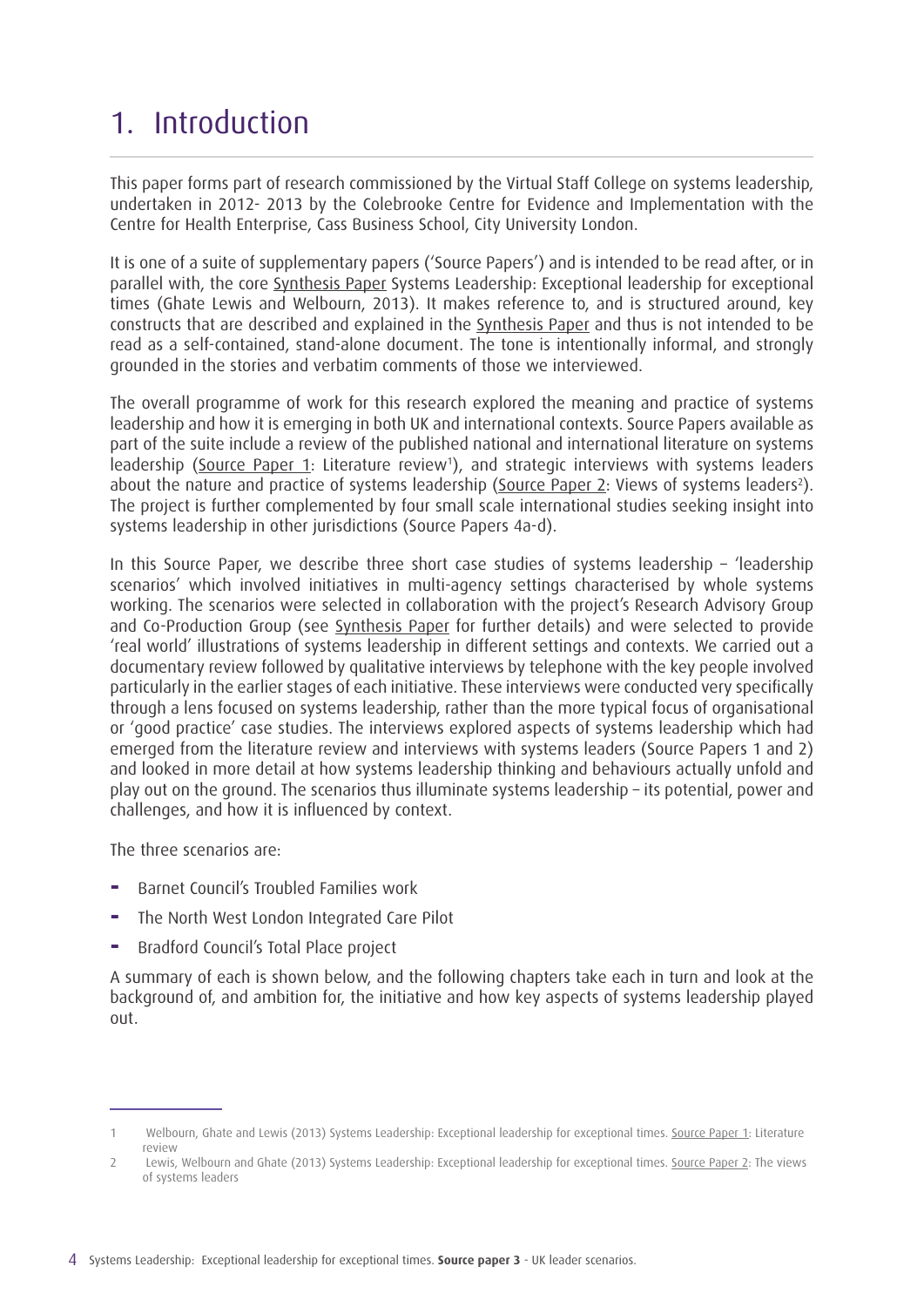### **Leadership scenario 1 – Barnet's Troubled Families**

This is a case study of an initiative within an outer London borough that began life in 2010, and is now part of a high-profile national programme funded in part by central government. The aim of the initiative is to create an integrated approach across multiple local agencies to working with families who are prolific and costly consumers of a wide range of local public services, including those associated with unemployment, crime and antisocial behaviour. The work, which aims to improve a range of outcomes for children, families and communities, is led by the Council, and is now based in a specialist Troubled Families division that co-ordinates a multi-agency team. Each team member holds a small number of cases and receives clinical supervision. Over time the initiative has included at least 13 separate divisions and agencies inside and outside the local authority across social care, police, youth justice, probation, housing and health.

### **Leadership scenario 2 – Northwest London Integrated Care Pilot**

This case study focuses on a systems leadership initiative led by health in the newly created 'tri-borough' of Hammersmith and Fulham, Kensington and Chelsea and Westminster in central London. The pilot started in 2010 and is continuing. It targets elderly people over 75 and adults with diabetes and involves co-coordinating care by 95 GP practices, two local acute hospitals, community and mental health services, adult social services and key voluntary organisations. It has the aim of reducing emergency admissions to hospital, nursing or care homes by one patient each month per participating GP.

### **Leadership scenario 3 – Bradford Total Place Pilot**

Bradford, a metropolitan district council in Yorkshire and Humber, was, during 2009-2010, one of 13 areas involved in the pilot of Total Place. Total Place was a Government sponsored programme exploring the total public budget spent in a community as a means of stimulating new ways for different public services to work more effectively together. By exposing gaps and overlaps between services, it was hoped to reduce total spending whilst continuing to improve outcomes. The programme was discontinued following the general election of 2010 and the subsequent change of government. Bradford chose three thematic areas of 'transition' for vulnerable groups: children leaving care; adult offenders leaving prison; and discharge from acute care of elderly people with mental health problems.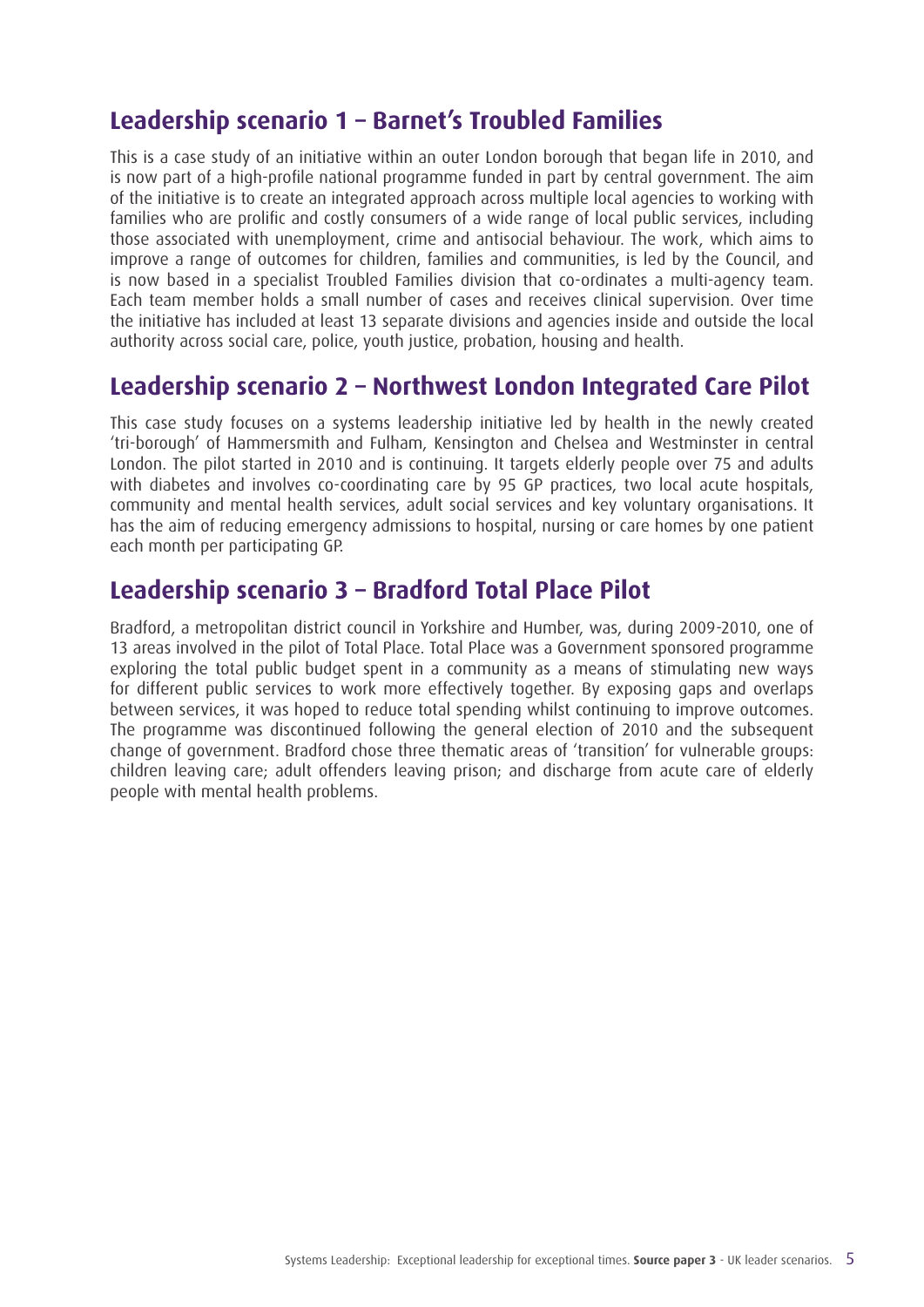# 2. Leadership scenario 1: Barnet 'Troubled Families'

### **2.1 Introduction**

This leadership scenario focused on the work of Barnet Council, in an area of policy focus that has become known recently as 'Troubled Families'. Barnet is the second largest borough in London with a population of over 332,000, located on the northern edge of London.

The scenario focuses on a locality-based initiative to co-ordinate cross-agency work in order to improve the lives of, and reduce the public costs associated with, families living in the community who have complex and multiple problems including antisocial and criminal behaviour and which result in high levels of service use over extended periods and across multiple generations. Although the origin of Barnet's work, as described in this scenario, dates back several years, all local authorities in England and Wales are now involved in similar work, funded as part of a national 'Troubled Families' initiative and directed by the Department for Communities and Local Government<sup>3</sup>. Led by Barnet Council, the local initiative has drawn in a large number of partners from within and outside the Council. Although widely viewed as successful in many respects, the scenario was also described by participants as 'work still in progress', rather than offered as a fullyrealised exemplar of successful systems leadership.

It illustrates some particular aspects of systems leadership, including:

- **−** The interface between intra-organisational and intra-systems leadership, and systems leadership across multiple organisations and systems
- **−** The significance (and complexity) of constructing a unifying narrative that enables multiple partners to make sense of change and cohere around a single purpose or vision
- The role of personal commitment, personal risk and bravery, conflict in systems leadership and the difficulties of the task
- **−** The importance and impact of the 'authorising environment' on the work of individual systems leaders, especially in respect of local and central politics
- **−** The significance of inhibiting factors within the wider authorising environment, including the way in which different agencies and organisations budget, manage and control their access to resources

<sup>3</sup> https://www.gov.uk/government/policies/helping-troubled-families-turn-their-lives-around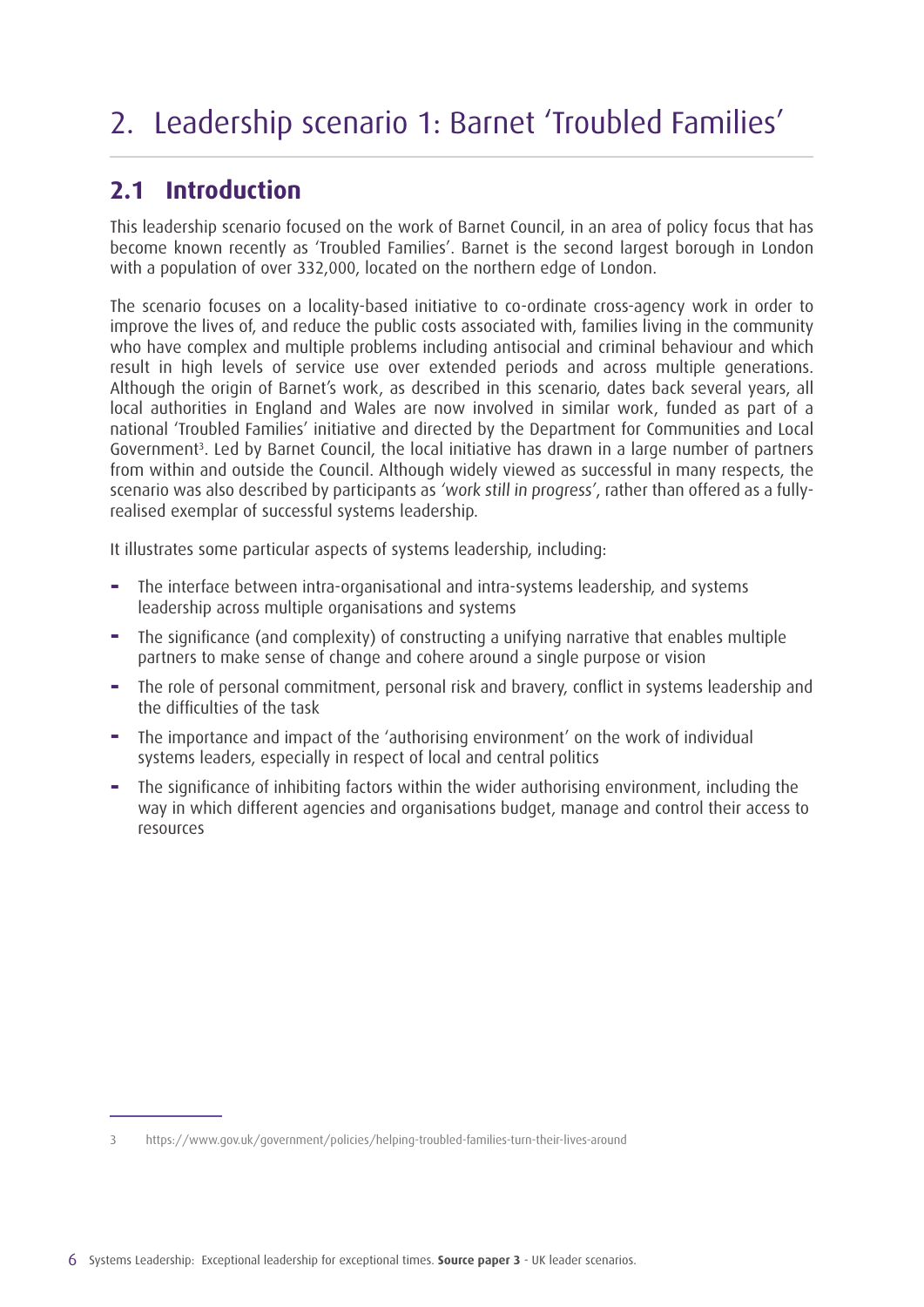### **2.2 Methods**

The case study drew on:

- **−** key documents describing the background to the work and a brief review of the relevant local and national evaluation literature
- **−** in-depth one to one interviews (by telephone and face to face) with five leaders (both officials and elected leaders) from within the Council working at different levels and in different parts of the council but all of whom have had some close involvement with the work from its earliest days:
	- The Director of Children's Services (DCS) in post during the formative period 2011-2012
	- The Assistant DCS during this period (AD)
	- The head of the project since 2009 and current Head of Family Support and Early Intervention (Project Lead)
	- The Chief Executive Officer and former Chief Finance Officer (CEO)
	- The elected Cabinet/Lead Member for Education, Children and Families (Lead Member)

#### **2.3 History and key milestones**

Barnet Council's work with what are now called Troubled Families has been in continuing evolution since 2009, during which time it has been part of three separate central government initiatives, including two significant new approaches to funding public services (pooled 'place-based' Community Budgets<sup>4</sup>, and Payment by Results<sup>5</sup>).

The work formally started life in 2010 as a Family Intervention Project (FIP). FIPs were established by the previous central government and combined the provision of 'intensive family support' to families displaying anti-social behaviour with the threat of sanctions (such as eviction from social housing) for further infractions. Under the FIP model, a case or key worker would work intensively to coordinate a multi-agency response to families at threat of eviction for antisocial or nuisance behaviour in their local communities, with the aim of de-escalating the problem behaviour, supporting better parenting, and improving overall outcomes for children and young people. In Barnet, this work was led by a co-ordinator who then went on to lead the successive projects in this area of work over the coming years. Local in-house data from the Barnet FIP pilot showed improved outcomes in terms of quality of life for the 18 families involved (some of which had up to 19 agencies involved), and suggested that £1.4m in the costs of future service use had been avoided.

<sup>4</sup> https://www.gov.uk/government/policies/giving-local-authorities-more-control-over-how-they-spend-public-money-in-theirarea--2/supporting-pages/community-budgets

<sup>5</sup> https://www.gov.uk/government/publications/the-troubled-families-programme-financial-framework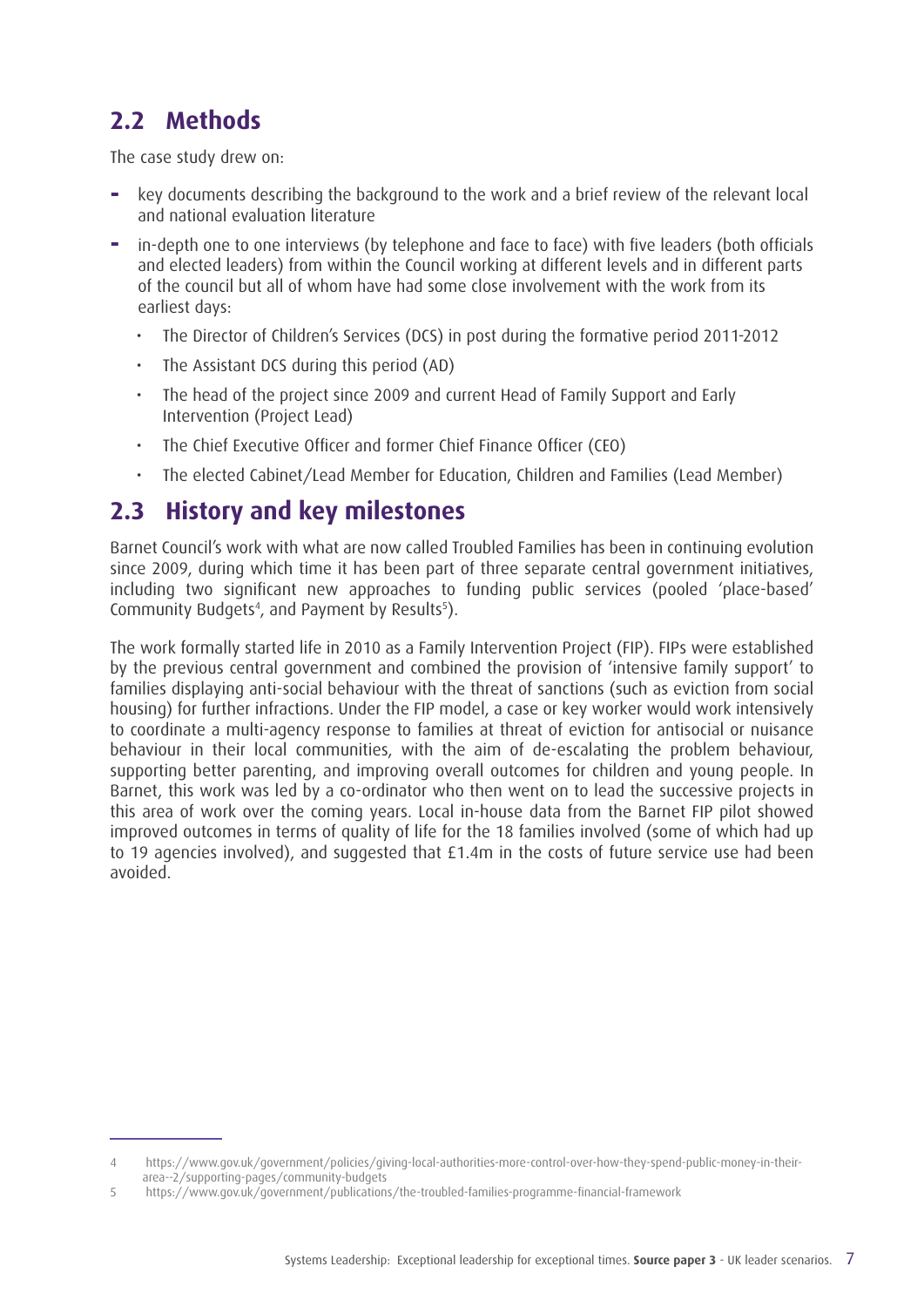| Outcomes for 2011 Intensive Family Focus Pilot Cohort 1 - 18 families                                  |                |  |  |
|--------------------------------------------------------------------------------------------------------|----------------|--|--|
| Outcomes measured over twelve month period                                                             | <b>Numbers</b> |  |  |
| Children's names removed from the Child Protection Register                                            | 12 children    |  |  |
| Children/young people back to school, college, training or<br>employment                               | 22 children    |  |  |
| Significant reduction in offending or anti-social behaviour                                            | 13 families    |  |  |
| Families where adults reduced substance misuse/re-engaged with<br>drugs/alcohol treatment services     | 7 families     |  |  |
| Adults supported back into education, work, training or<br>employment, including apprenticeships (ETE) | 12 adults      |  |  |
| Housing stability: evictions avoided/rent arrears managed                                              | 7 families     |  |  |

Source: Barnet Council 2012 Family Focus Practitioners' Handbook, September 2012 (reproduced with permission )

Encouraged by this early evidence, the Chief Executive's Office decided in 2011 to lead a funding bid to the national Community Budgets Pilot (described by government as "...a revolutionary funding strategy …to let councils, boroughs or neighbourhoods team up with all public services in their patch to combine resources into a single locally coordinated 'pool and save' pot with greater local control of improved services for local people" <sup>6</sup> ). Barnet was one of 14 councils in the national pilot, and planned to use the funds to undertake further joint work along the lines of the FIP with their most difficult families, with the added dimension of using pooled funds from Children's Services, Police, Community Safety and the Department for Work and Pensions. The chosen focus for this work was families with four or more agencies involved and with 'multiple and complex needs', again using a model in which key workers held their own cases, supervised by a co-ordinator working across teams. This was the same co-ordinator who had led the previous FIP stage of the work.

This project became known locally in Barnet as the '**Top 100**' families project. It is this project rather than the FIP work, championed visibly and energetically by the council's political leadership, the Director of Children's Services, and other senior officials within the council, that is seen by interviewees as the 'true' early beginnings of the cross-systemic work by Barnet and the point at which the work became more complex, and started to require the kind of leadership that we would characterise as systems leadership. The aim was to identify one hundred families who were the most expensive consumers of local services by virtue of crime and antisocial behaviour, joblessness, and poor parenting, and work intensively with them to reduce their problems and hence their collective costs to the public purse. This therefore involved scaling up the previous work, working with larger numbers of families and pooling more funding from a wider range of agencies, together with the intention to calculate a return on investment for each contributing agency based on longer-term savings realised from the reduced need to support or intervene with the families.

<sup>6</sup> <https://www.gov.uk/government/news/14-areas-to-pioneer-scheme-to-pool-and-save-billions> Accessed April 23rd 2013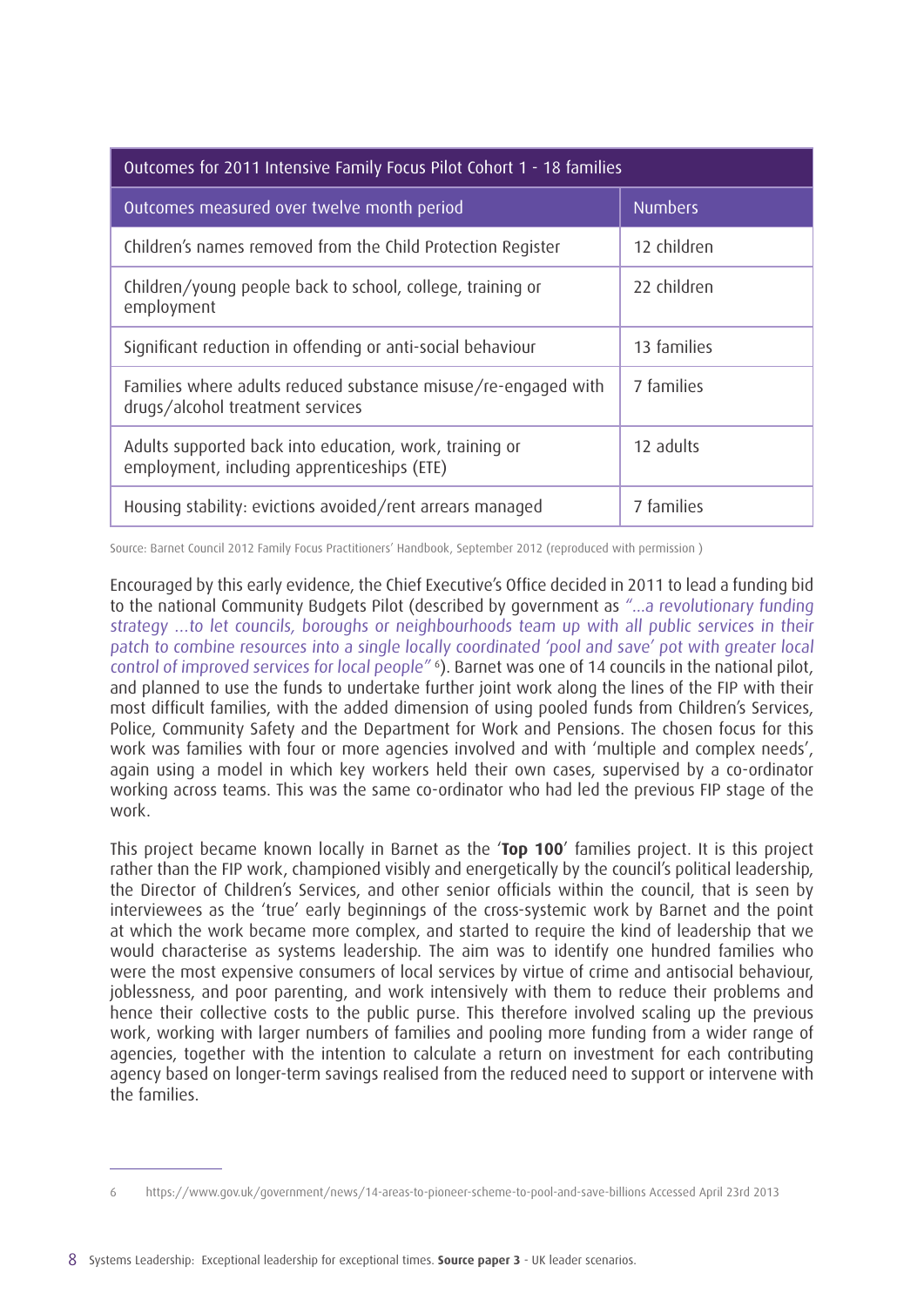During this period, two key milestone events were identified as having given momentum to this work:

First, **a corporate (within Local Authority) meeting of the financial and business scrutiny panel**, addressed by the Director of Children's Services, to gain corporate support for the ideas underpinning the Top 100 project. He painted a stark picture of the coming years. He described a 'perfect storm' of:

- 1. increasing population demand for services:
- 2. the requirement to achieve an overall reduction in public spending in the region of 25% over the next 3 years, due to national reductions in public spending associated with the economic crisis
- 3. the impending withdrawal of the 'ringfence' around grants for early intervention and children's services and, in particular, concern about the budgets for child protection and children in need, and special educational needs, all required to meet statutory obligations but all badly overstretched and 'volatile'
- 4. a lack of confidence in the current social care approaches to contain and meet increasing needs effectively

Second, **the convening of a cross-agency meeting of the Children's Trust Board** <sup>7</sup> , to gain crossagency support for the Top 100 project, chaired by the Lead Member for Education, Children and Families (the local councillor elected by the community to be responsible for decision-making in the Borough, and also Chair of the Children's Trust), and attended by the Director for Children's Services. Senior budget-holders of local agencies, previously known to the Children's Trust, including senior officials from police, health, children's social care, adult social care, probation, housing, job centre plus, and local voluntary and community organisations were invited. From this group a new subgroup was formed and new champions of the work were created. At one of these meetings, illustrating how 'real world' examples can sharpen the focus, the DCS arranged for some of the families who were already being worked with to attend the group to talk about their experiences of local services, and how the new way of working seemed different and more positive in helping them achieve change. Several interviewees commented that this was a powerful encounter for the sub-group membership, 'compelling' and persuasive, especially for some senior officers from other agencies, who in fact knew the particular families and individuals concerned (very well, in some cases), and had thought them beyond assistance.

From these beginnings the Top 100 Families project began to take shape, including, over the course of time, joint work across agencies to identify the families to be included, an agreement to develop data-sharing arrangements across agencies, and the commencement of a co-ordinated multiagency case-working approach using shared cash and in-kind resources. Each of these operational matters raised challenges for systems leadership that are described in more detail below. The Top 100 Families project worked with 78 families in its first year.

Then in **April 2012** central government announced a national **Troubled Families Initiative**. The initiative targeted all local authorities in the country under 'a strict financial framework' involving PbR (Payment by Results), and extended by central government in June 2013 to include families below the original threshold, still with a PbR model. Barnet Council's work was brought under this

<sup>7</sup> Children's Trusts were set up in 2004 in the wake of the avoidable death of a child, Victoria Climbie, whose needs were overlooked despite the multiple services who had contact with her family. They consist of partnerships of local agencies who agree to meet regularly together to formulate joined-up plans for services to children and young people in their area. Although the statutory obligation on local agencies to participate and to produce a Children and Young People's Plan was removed by the incoming central government in late 2010, many local areas still choose to use Children's Trusts as key vehicles for local planning.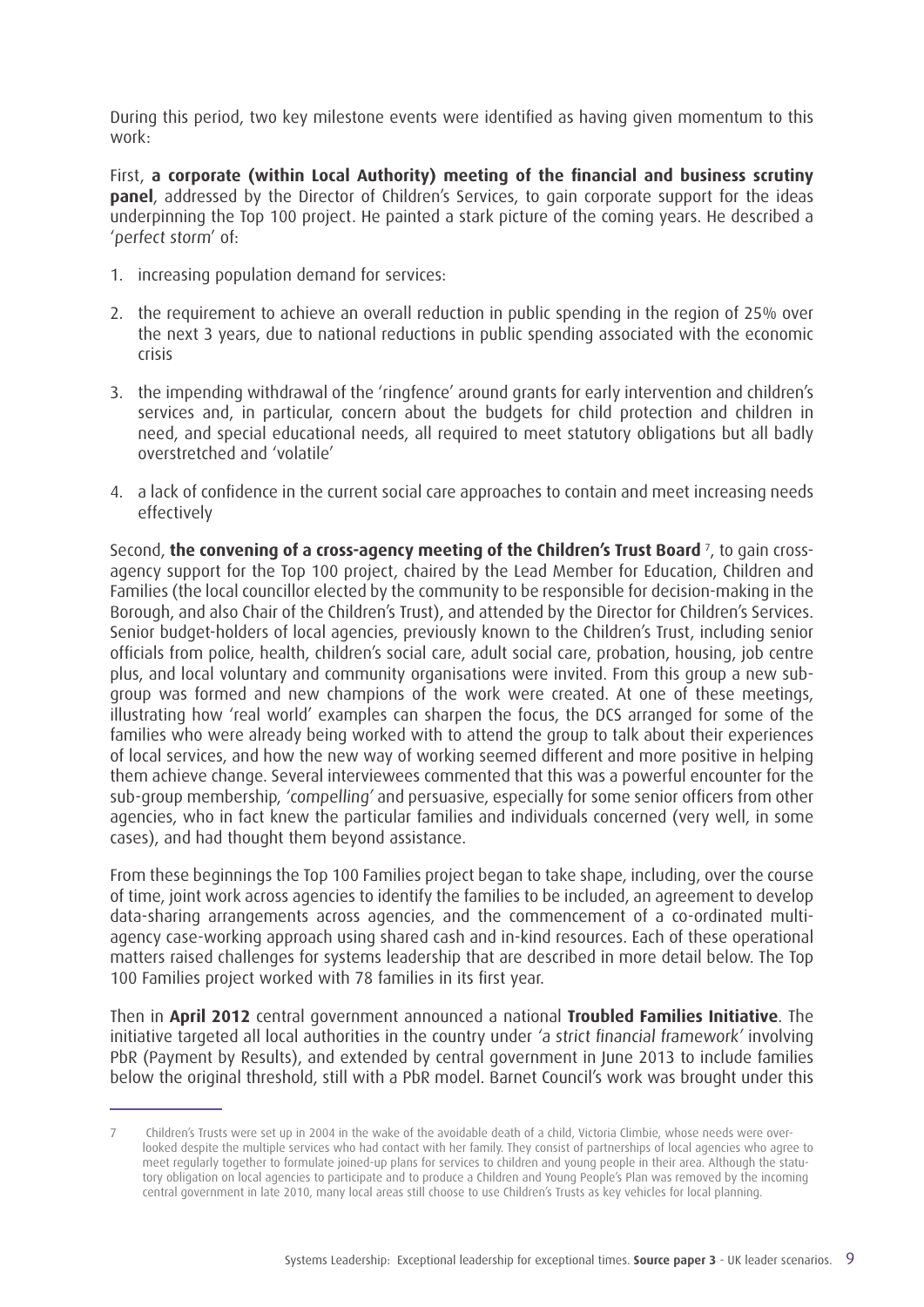initiative, and its approach was influential in shaping national thinking. This latest incarnation of the work involved combining two local teams that had previously been separate ('Family Focus' and 'Intensive Family Focus'), thus bringing children's services workers previously used to working in the community on parenting support and early intervention into teams with social care staff used to case work with extremely high-risk families and troubled adolescents. Reconciling the different cultures and working practices and approaches of these teams was described as a clear systems leadership challenge, albeit within a single organisation and one that has yet to be entirely resolved.

### **2.4 Effectiveness**

The FIPs national pilot was evaluated between 2007 and 20118 and reported that of families who completed an intervention, half had at least one positive outcome and, overall, there was a 50% reduction in involvement in crime and antisocial behaviour. For the national Troubled Families programme, although relatively new, government claims promising early results. The latest figures reported by DCLG<sup>9</sup> show over 66,000 families identified across all local authorities in England at March 2013, 35,000 families being worked with, and 1,675 families 'turned around' by December 2012, with an increase expected at the next reporting date in July 2013<sup>10</sup>. Barnet Council's local work is still being evaluated, by the voluntary organisation Action for Children. However, in-house evidence suggests, good results for families and promising estimates of the costs likely to be avoided to a range of agencies were the good results to endure in the longer term.

### **2.5 Systems leadership in action**

'Burning platforms' and the 'burning ambitions'

Against the backdrop of a series of broadly enabling high profile central government initiatives, the work in Barnet was described as taking place in anticipation of the coming programme of austerity in response to the national and international economic crisis. Key players identified that the Council would need a 'strategic and logical response' – which had to be not just about cutting services, but reducing and preventing demand by intervening early. This was described to staff and potential partners in upbeat terms as "...a one-time opportunity to make lasting changes to the way we deliver children's services" because "We (the Council) wanted to get out of this recession in good shape, across all public sector partners". These were the messages that were described as being 'hammered home' at the key meetings described above, to press home the message to both corporate decision-makers and to other potential systems leaders in other agencies that there was an urgent need to work together. Thus there was both a **burning platform** and a **burning ambition** behind the work (in other words an urgent need coupled with a strong opportunity for improvement), which was framed by several interviewees as about being 'better, for less' (that is, providing better services, and at lower cost to the public purse).

#### **Complexity**

This case study exemplifies well the challenges of systems leadership in **complex adaptive environments**. It drew in a wide range of local agencies. There were at least six partner agencies 'inside' the Council - children's social care, adult social care, the youth offending services, community safety, housing and Children's Centres, and at least seven 'outside' the Council - schools, health commissioners, mental health providers, GPs, health visiting, the police and probation. The work required partners to agree to share information in order to identify the families they would work with, allocate cases to teams and staff within the teams (each of whom would work with a small

<sup>8</sup> https://www.gov.uk/government/uploads/system/uploads/attachment\_data/file/198144/DFE-RB174.pdf

<sup>9</sup> Update figure supplied by the Troubled Families Unit, personal communication, 28th May 2013.

<sup>10</sup> https://www.gov.uk/government/publications/troubled-families-programme-progress-by-december-2012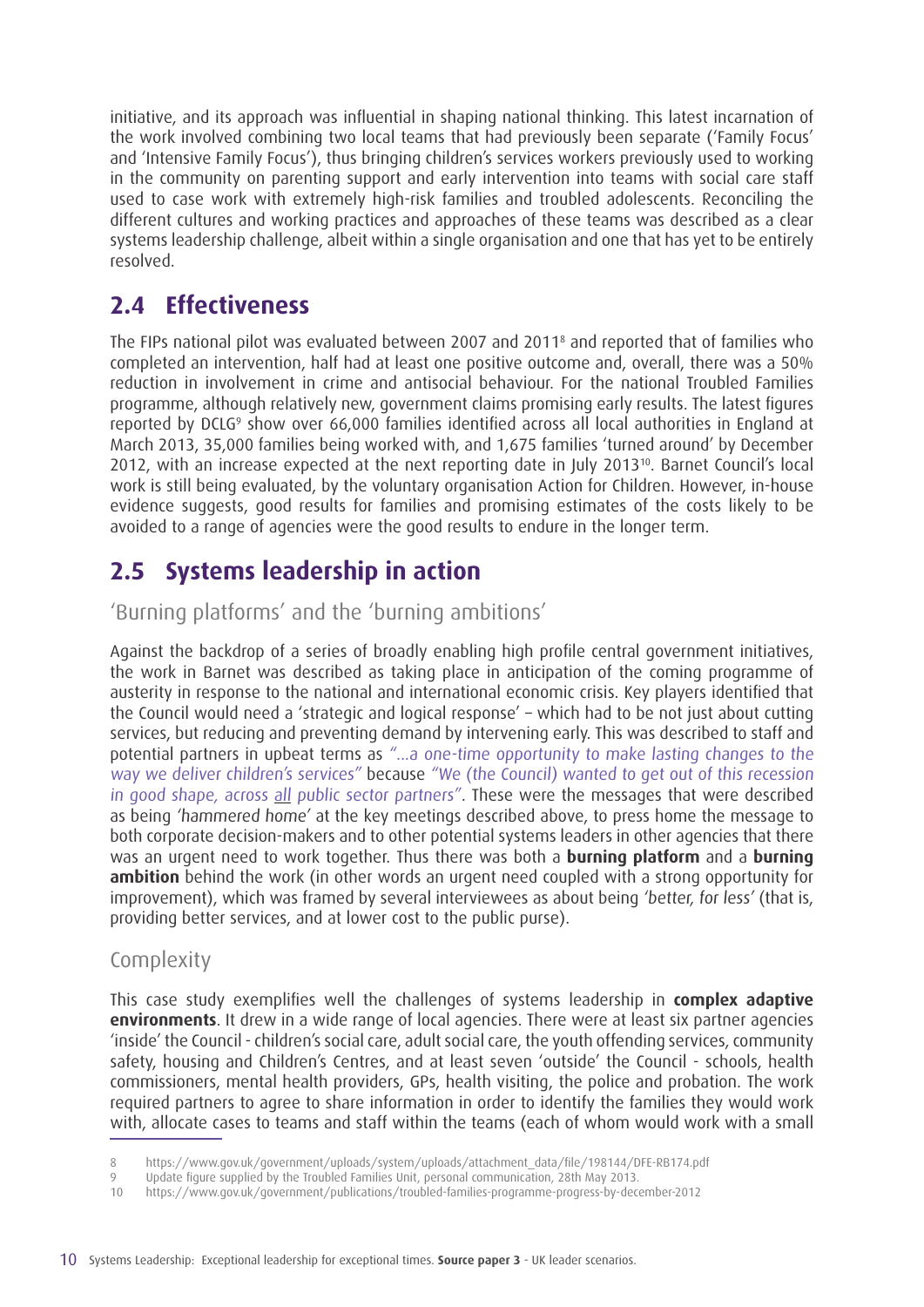case load of not more than 5-7 families), provide an intensive and tailored package of support, and closely monitor progress and risks. Not all of the agencies were described as having been equally easy to engage, and separate approaches and different strategies were described by interviewees as having been required in order to engage the range of partners. For example, when working with health, GPs and health visitors were described a hardest to engage, and separate work relationshipbuilding work had been undertaken with these groups: "...we set up special training sessions for GPs: the DCS had to go out personally to do this".

For example, to engage as many partners as possible within the relevant agencies, it was described as important to show that a 'full range' of priorities were being addressed and that no important concerns or organisational agendas were being overlooked in the process. One interviewee noted: "...they (partners and staff) came on board because I made it clear that we were serving three masters" these were: 'true' troubled families as defined by the Troubled Families Initiative (ie, a narrowly defined, high cost group, familiar to the criminal justice partners); a wider group of families 'with multiple and complex needs' for the Community Budgets initiative, familiar to social care and health partners; and all families 'at risk' of escalation to higher need (ie, a wider group of 'Section 20' cases as defined by the Children Act, that would be 'classic cases' supported through early intervention and prevention work and would be the core populations familiar to local communitychildren's centres). In other words, the framing of the work had to embrace complexity and allow space for multiple agendas, in order to give all partners space to identify how collaboration in the joint endeavour could meet their own organisational priorities.

Another aspect of complexity is the inherent unpredictability of complex systems, and the concomitant risks and error that inevitably accompany innovation and experimentation. As one interviewee put it: "You cannot predict absolutely everything. You need to create the experiences that you can learn from". In the context of this case study, this was illustrated by the occurrence of a specific incident, involving a confidential document that was shared in error. This illustrated that two key services were not working smoothly together and 'were divided', but the incident was used positively: "It was hugely embarrassing – but critical incidents can force process – we were able to use that to go back and look at the factors underneath that (problem). The arrangements that we had put in place were not working and not being followed though – and we had not realised the severity of (the problem). We were able to go back and look at practice and relationships (in the light of this) and there is now a written protocol in place – much more stringent..."

Building shared vision and strategic buy-in

Notwithstanding the need to embrace complexity, the work of effective systems leaders is sometimes described in terms of their ability to 'make sense' of change for others and provide a simple (though not simplistic) and clear narrative to orientate multiple partners towards a single collective goal or vision. Given the extensiveness of the partnership in Barnet, interviewees described this as still a 'work in progress', although much thought had clearly been given by key individuals to the communication of common purpose . In 2010, the 'Top 100' work was described as requiring 'a coalition of interest' and following the key meeting described above, a decision was made to set up a sub-group of the existing Children's Trust Sub Board. Chaired by the Lead Member, but jointly championed by the DCS, this gave a strong unified message that the Council was giving this work high priority - politically, strategically, and operationally.

To galvanise support across the partnership, interviewees spoke of the importance of creating "...a strong, clear narrative and then deploying it at every available opportunity, consistently". The narrative for the work was described as having two elements. Firstly, articulation of the problem: reducing resources combined with growing demand. Secondly, identification of the solution as requiring public sector partnership to achieve desired outcomes: the need to improve quality of life for communities affected by antisocial families; to improve the outcomes for such families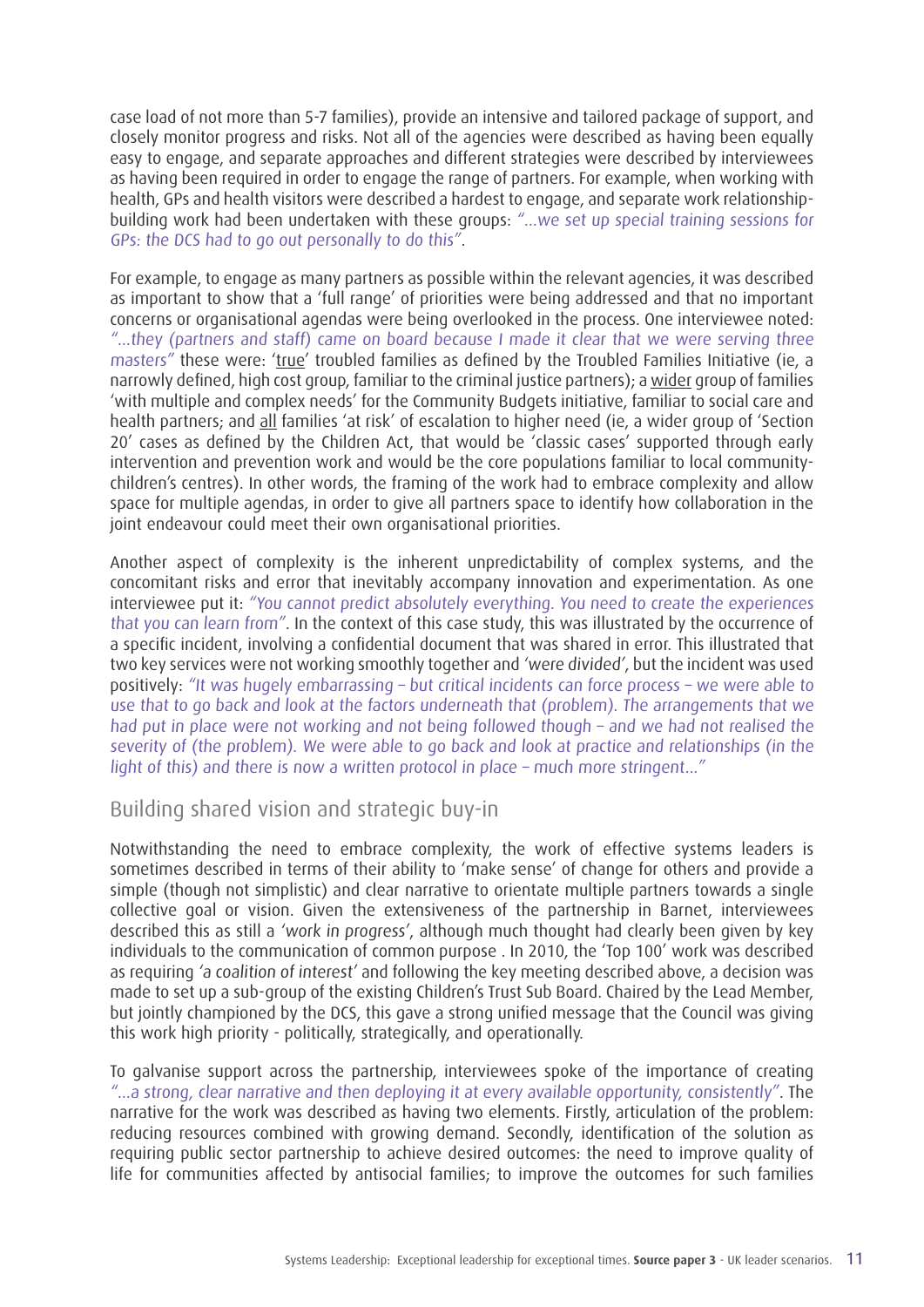themselves; and to reduce the longer term costs associated with the families and youth creating a massive drain on local resources.

Showing the challenges of creating a unifying narrative, there was a feeling, however (and despite the apparent simplicity of this message), that some parts of this narrative had gained more credibility and 'buy-in' with children's services than in other agencies. There was little doubt that all partners shared the vision of improved outcomes in terms of quality of life for families and communities. In this sense, there was unity around the concept described as core to, or at the centre of, systems leadership: ie putting service users and communities at the heart of the endeavour. However, narrative centring on the pay-offs to agencies associated with resource savings was thought to be less compelling for some partners. This was described partly as reflecting the differential extent to which partner agencies could control resources internally. It was felt to be less meaningful to those agencies unable to exert tangible influence on local budgets, due either to their complex budgeting arrangements (e.g health) or to centralised resource control (e.g the police, where budgets are set centrally by the Metropolitan Police rather than local Borough Commanders in localities).

The model therefore had to be 'sold' to each partner on a different basis, connecting with the priorities, the potential benefits and the language and culture of each organisation especially with regard to budgeting and resource control. In relation to models with a central aim to return 'cashable savings' to the system, the fact that savings realised by one agency may be created in another, led to genuine difficulties in constructing a clear, logic-based financial case for systems leadership that was equally persuasive for all partners. The clear implication was that whilst a 'cost effectiveness' argument may be one way of building the case for systems leadership, it may only carry partnerships some of the way along the road. It probably cannot be seen as a universally compelling and defining argument.

There was therefore some indication from this case study that strong systems leadership should not over-emphasise the development of a 'single narrative', no matter how compelling. The 'public value proposition' in practice and at local level as exemplified by this case study was necessarily more complex than a simple narrative allowed. In fact, "...everyone has their own narrative" and this may need to flex to accommodate the different practical realities that operate across system**.** Thus each system leader at the table will need to find his or her own most compelling narrative for achieving 'buy-in' and commitment within individual agencies.

#### Influencing and negotiating outside the sphere of control

Leaders in both operational and strategic roles noted that, over time **influence '**waxed and waned' in the course of the work. Interviewees also noted that influencing worked at multiple levels, relying on influencing other leaders in different parts of the system, in turn, to bring their own staff along with the effort. Operational staff - not leadership - were in fact seen as the key to practical change: "[To get things done] you rely on goodwill and good working relationships at operational level".

Those systems leaders in operational leadership roles were strongly focused on the issues around influencing front-line staff, whom they saw as exposed to increased **personal risk** as a result of the new ways of working. **Trust,** earned by virtue of former reputation for integrity was seen as vital here ("They [staff] have seen how I work: and they need to know that if they go into battle over something, you'll be there as well"). Middle managers were seen as key here, and also described as the staff most likely to be concerned with the practical difficulties of operational changes.

However, systems leaders in strategic roles were mainly focused on influencing other strategic leads at their own level. When influencing others in different parts of the system, these interviewees noted that **prior relationships** were centrally important ("...we already knew many of the partners from previous work and had good existing relationships of trust") but also noted that these (and much of the work done with them) could be lost if people moved post. In a climate of volatility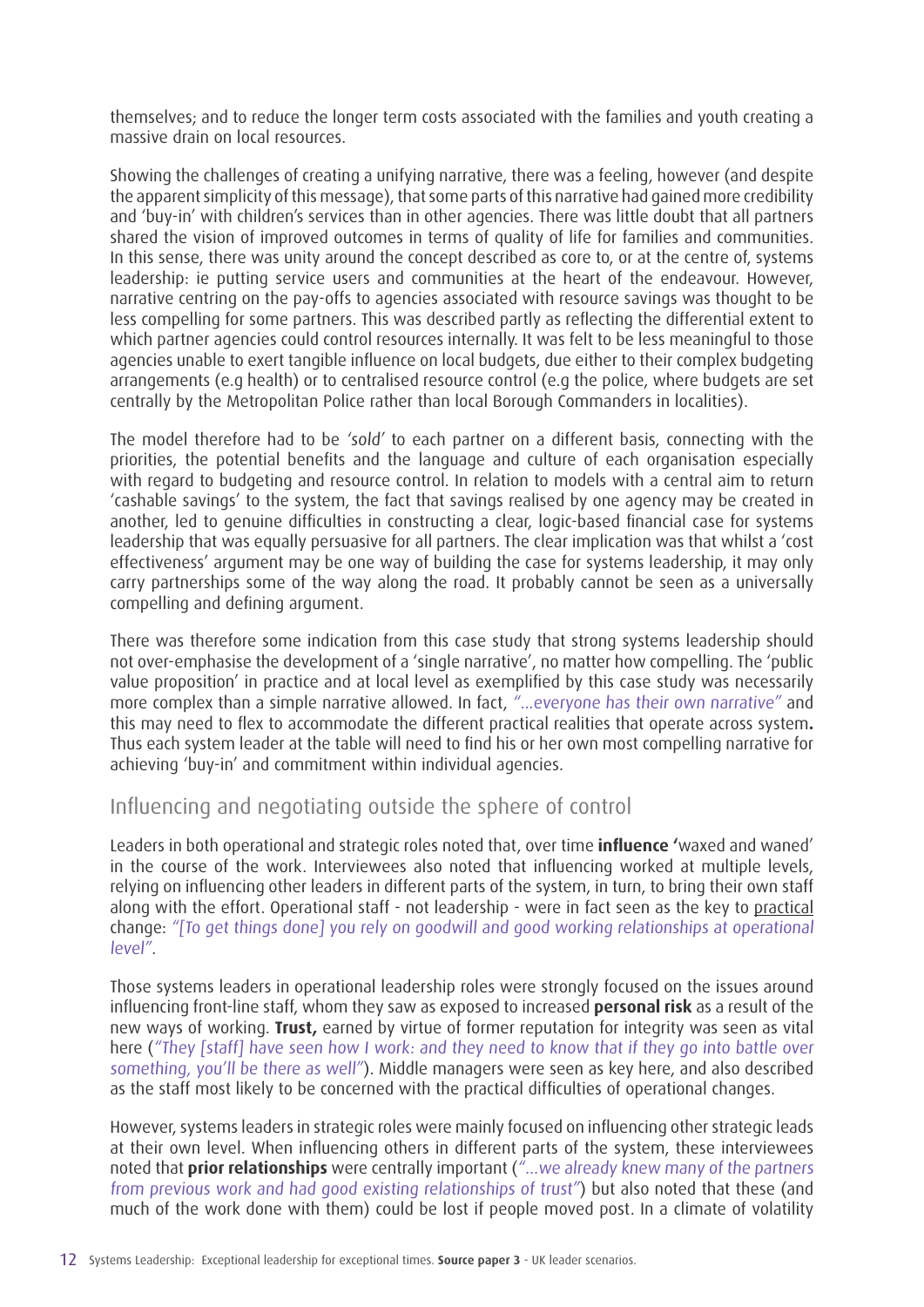and turbulence, this may be problematic. For example, in the work to develop the partnership across agencies outside the direct control of the Council itself, a sympathetic senior officer in one critical agency moved on, subsequently to be replaced by another with less commitment to the joint work. This resulted in a weakening of the strength of relationships to support the work. The implication is that the strength of individual relationships is important, but not sufficient to retain momentum in a complex adaptive environment, and should not to be relied on as the only mechanism for influence.

#### Risk and conflict: organisational and personal

Operational-level leads were particularly sensitive to the risks of working and leading across systems where managerial control and control of information lay with others. Issues of **statutory risk** management (in relation to child safeguarding during case management) had loomed large at certain key points in the work, occasionally revealing lack of agreement (especially between social care workers and others) about the appropriate way to manage risk in specific cases. This had, in the fullness of time, been tackled strategically by developing a jointly agreed protocol delineating the responsibilities of each partner, which was felt to be working well, and also by a degree of separation of function (see below). A degree of tolerance of higher levels of risk than usual was reported as necessary to get the work started, and in order to work across different organisational cultures.

At the level of **institutional reputational risk** and **personal risk** to the careers and position of key protagonists, there was keen awareness that much was riding on the success of the work, both for Barnet's reputation as a Council (Barnet had been held up as an example of success in the national arena) and for key individuals within the group ("...if it works, lots of people will take the credit. If it doesn't, then people will be looking at me"). Related to this, a degree of **resilience** as well as **bravery** was described, hinging to a large degree on **personal confidence** that the chosen approach was going to be successful. This was seen as essential to the necessary personal **determination and drive t**o carry difficult projects over the longer term: "If I didn't believe in the work I don't think anyone would believe in me (and) I would not have had the energy required for it….!") . When one interviewee was asked how he had achieved the support of sceptical others, 'force of personality' was cited, and the importance of a combination of "...knowing what I was talking about, having the evidence to back it up, marshalling the arguments, and being passionate".

**Conflict,** another key theme in the systems leadership literature had certainly surfaced at institutional, professional, and personal levels during the work in Barnet. At the institutional level, this was described by one interviewee as "...a very 'British' conflict: the sort where everyone says 'yes' at the meeting, but then don't actually deliver". Data-sharing difficulties (described below) illustrated this dynamic and took a long time to resolve (and were described as still on-going at the time of interviews). At the professional level, senior leaders in different parts of the corporate structure talked frankly about conflicts that had surfaced as the work progressed around 'how far' and how radically the systems leadership change agenda was ready to develop, despite all parties sharing a commitment to the ultimate goal. Conflicts had also emerged around resources and the right to control them, and personal relationships between individuals had suffered as the disagreements deepened. Here, the solutions used by the leaders involved were to agree to compromise, in part brokered by another key individual who also had a deep commitment to the work; in part by giving ground. Thus, for example, one party agreed to relinquish control over a service in order to free up resources that could not be found elsewhere; another agreed to support an initiative that they did not whole-heartedly support; and at one point, one senior lead agreed to step back from the work to allow other leaders to pursue a particular course over which there was disagreement. All of these actions helped the work to continue in spite of differences over the methods. The case study clearly illustrated, therefore, that as the wider literature suggest, conflict is an anticipated and inherent element of systems change, and that effective systems leadership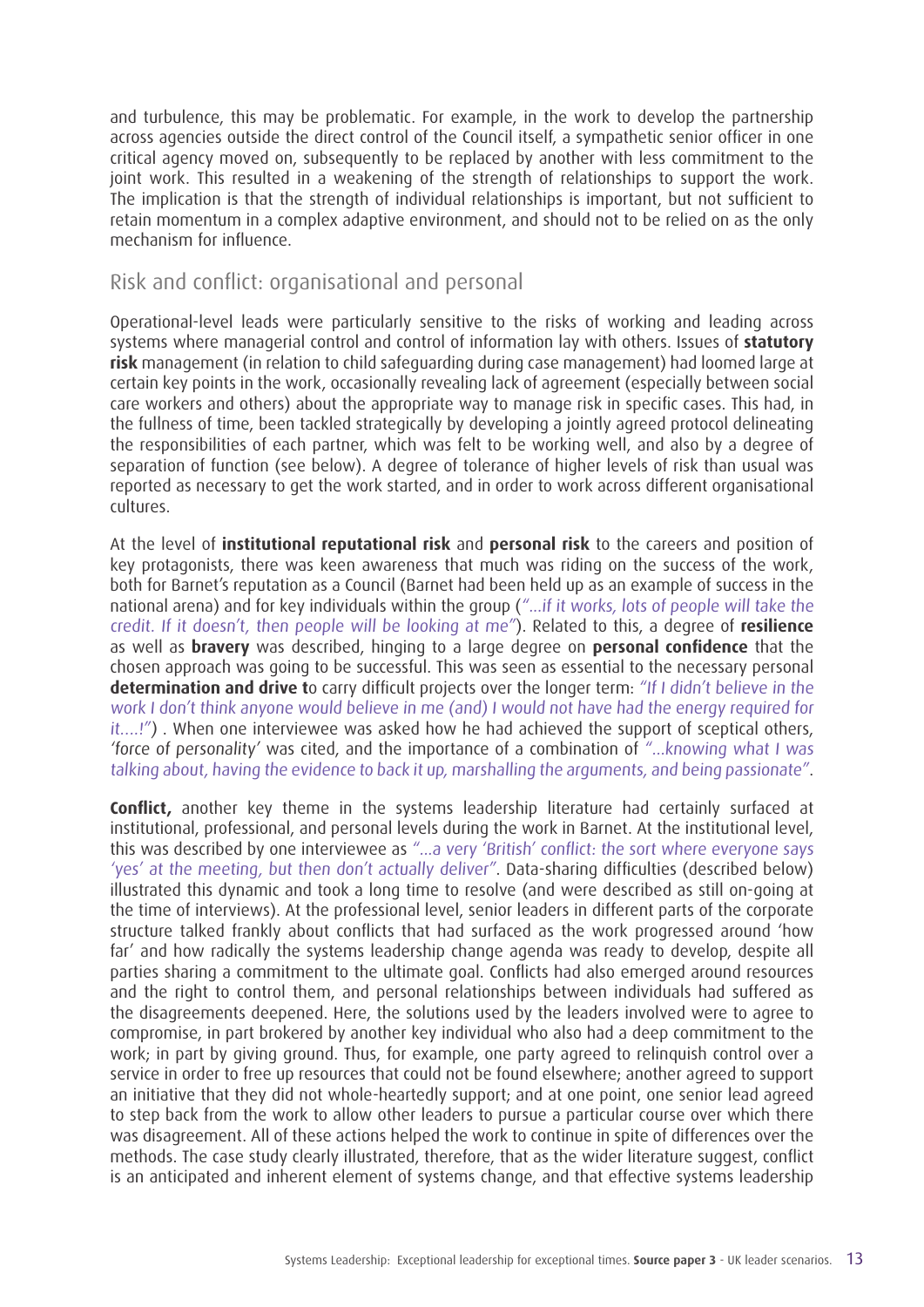involves willingness both to confront and acknowledge conflict, and to cede ground and allow different pathways to the ultimate goals, in order to enable the work to go forward:

"I wanted to have some 'proper' Systems Leadership – I wanted us to create a real pooled budget and have systems to support that properly – all across the partnership. But (internally within other parts of the Council) they were not willing to do this – they told me it was none of my business – they told me to back off. So I did – there is no use flogging a dead horse."

Supportive contextual factors: positive factors in the authorising environment

We noted in the [Synthesis Paper](http://www.virtualstaffcollege.co.uk/wp-content/uploads/VSC_Synthesis_complete.pdf) that the concept of the 'authorising environment', as developed in Moore's work on the 'strategic triangle'11 has much relevance when considering what helps or hinders systems leadership in practice. Systems leadership is facilitated when the surrounding context tolerates, permits or even encourages the kinds of values, or behaviours that characterise effective systems leadership practice.

Extremely strong and consistent **corporate** and **political support** within the Council were highlighted as critical factors in the success of the work in Barnet thus far. Several interviewees spoke, in particular, of the active support for the idea from the CEO's office ('exemplary') , and "...the strong support from our Lead Member" (which was described as relatively unusual within the generally inhibiting context of local politics which were generally described as 'needing re-evaluation' in relation to their conduciveness to supporting genuine attempts at cross-systems leadership). The DCS was also described as having had 'a very clear vision' that had been effectively communicated to, and had inspired, other colleagues. The level of political support and the partnership formed in particular between the Lead Member and the DCS seems to have been a very positive factor in this case study. Both spoke of working to persuade colleagues in their own spheres of influence to ensure that support from different quarters coalesced at the right moment. Each had, at times, made particular personal efforts to reach key individuals who needed to be persuaded to commit resources or other forms of support, and the importance of political 'back-up' and support seems to have been substantial. But as one leader noted: "My own 'authorising environment' was strong: but to expand further, to get to the next level, you need to recognise the key features of others' authorising environments. On reflection, I wish I had thought more about this". This is, of course, one of the key challenges in systems leadership.

Another clear enabling and authorising factor was the **sequence of central government initiatives** (Community Budgets, Troubled Families), in relationship to which the central strategic team had shown considerable agility (or 'opportunism' as one interviewee framed it). The 'meshing' and mutual reinforcement of local and central priorities had brought credibility and resources to underpin Barnet Council's effort, and central government backing was felt to have been especially useful in bringing some partners (for example, police and health) to the table, as they were, in effect, 'directed' to collaborate.

#### Inhibiting contextual factors: negative factors in the authorising environment

A key difficulty that slowed the progress of the work can be traced back to an aspect of the 'authorising environment': concerns about permissible levels and procedures for **information and data sharing**. Namely the ability to share personal data about families across multiple agencies is of course central to a 'troubled families' approach and was fundamental to the work Barnet Council was trying to lead. One interviewee noted that, despite agreement at senior levels within the

<sup>11</sup> Moore, M. H. Public value as the focus of strategy. Australian Journal of Public Administration 53, 9 (1994; Moore, M. H. Creating Public value - strategic management in Government. (Harvard University Press: Cambridge, Massachusetts, 1995).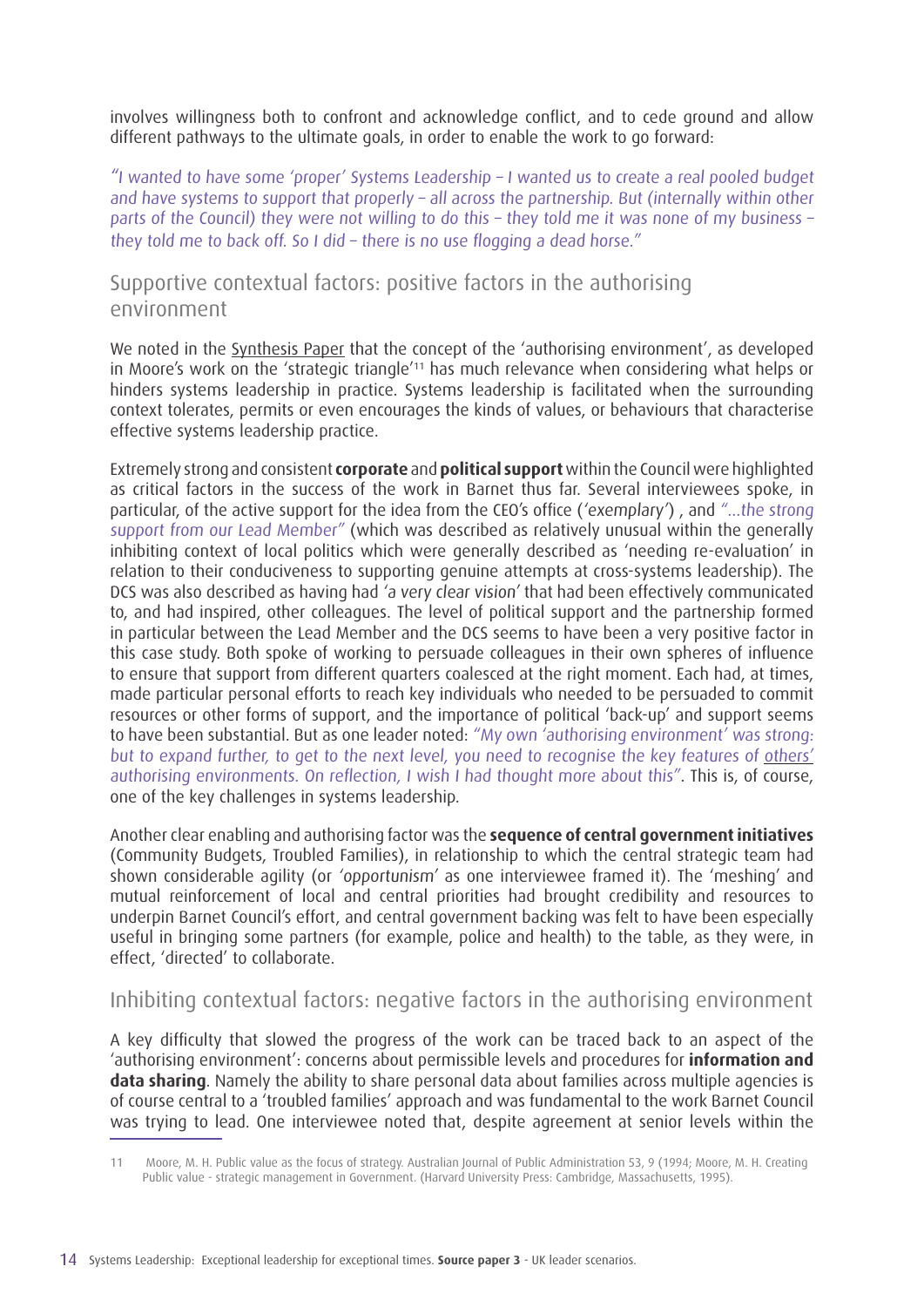participating agencies to share data, there was considerable 'resistance' to the practical attempts to agree the mechanisms for sharing at operational level. In the event, nineteen different information sharing protocols were developed described by one interviewee as 'quite frustrating', with work, benefits and employment partners described as the most intransigent in this respect. "It requires a change in the law" for some agencies, in the opinion of some. Case study interviewees now describe this issue as eased (partly as a result of having developed detailed protocols), but that they wished they had started on this earlier.

Some of the difficulties described earlier were associated, in some minds, with what was described as a '**lack of corporate spirit'** across public service professions, suggesting that the authorising environment of public service, to some extent, fosters (or at least, does not discourage) a degree of professional and organisational cultural separation. Even within agencies, there may still be a siloed approach to work and some senior leads feel that "...lack of corporateness is hard-wired". The implication is that systems leadership work cannot operate across the system until internal goals are aligned. "We need a new narrative for public service professionals who are not committed to a specific agency but to (a wider vision of) public service". In this case study, perhaps one of the key ways in which this played out was in relation to the difficulties of getting children's social care services to feel entirely comfortable with the new model and to embrace the value set necessary to work persistently with families, who were perhaps well-known to them, but deemed to have put themselves 'beyond help'. The solution in Barnet has been to 'work around it' so that what is now the Troubled Families team works separately to the children's social care team, rather than closely together, as might be expected.

**Central government's perceived failure** to develop true localism was cited as a major inhibitor to 'true systems leadership' because, in the opinion of one senior lead, this **prevented genuine pooling of budgets** that gave control over resources to the partnership boards of local joint initiatives. This was not possible and, in the end, reduced the level of genuine shared governance and therefore genuine shared systems leadership. Thus, the amount of budget contributed by some partners to the joint effort was criticised by some interviewees as having been insufficient. Although stressing that local efforts to develop the cross-systems work had made substantial progress, one senior leader made a powerful case for the fundamentally inhibiting forces arising from "...the Whitehall machine" that (in spite of rhetoric to the contrary) prevents the full range of levers being used by local agencies when working together. Critical amongst these were the differing degrees of centralisation and complexity in the control held over resources and budgets by the range of local agencies that need to work together. As one person put it:

"(We) tried to tackle it financially at first – and that gives you a way in – but it doesn't get you anywhere (after that). It's a simple proposition – a logical (argument) that if we identify the main families who are costing us all so much, share budgets to do work with them and get the overall costs down, we'll all be better off – but organising that is a complete nightmare. Police budgeting in practice is managed by the Met at London-wide level, and so your average Borough Commander is not interested in getting into that game… So you immediately hit a brick wall and have to think again about how this stuff [systems leadership] works."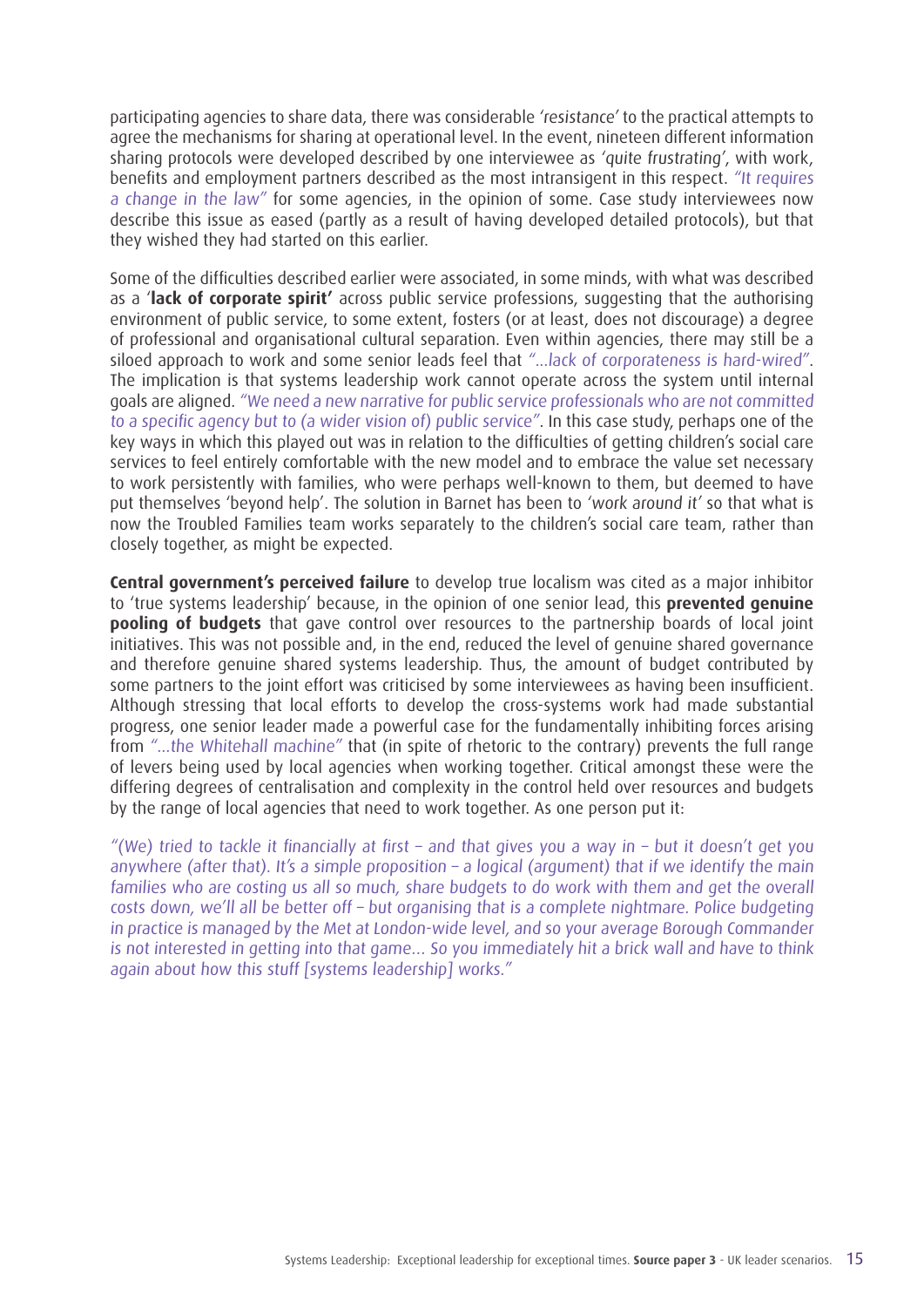### **2.6 Outcomes and reflections**

There was considerable pride in the development of the work in Barnet and a feeling that excellent progress had been made by the 'flagship' project that was showing positive outcomes for service users, and good indications of 'cost avoidance' if not yet hard, cashable savings. "The principal has been won, and I think the model has been agreed". There were strong signs of systems leadership work operating at many levels, and clear evidence of a strong and effective culture of visible - and distributed - leadership where staff at all levels had played important roles in providing leadership to the work. Strong partnerships between those able to exert influence from their position in different places in different systems was also a feature of this case study, and deemed 'very, very important' by some. Another interesting feature, that may be typical of successful systems leadership efforts, was the degree of 're-purposing' that occurred, whereby existing structures (such as the Children's Trust Board) and existing initiatives were adapted to meet the needs of the new systems change effort, thereby capitalising on existing resources and relationships to push through innovation faster. There was of course a degree of fortuitousness in the co-incidence of local and national policy priorities, but also definite agility in seizing the moment and "...being in the right place at the right time".

However, nobody wanted to yet claim that that the work was entirely complete. As one person put it: "We have not yet completely nailed it" in terms of aspects the formula for effective systems leadership. There was a re-iteration of the point made in strategic interviews that true crosssystems leadership cannot happen if the foundations have not been laid first within constituent agencies or parts of the system. Thus, for any systems leader, the work starts with achieving buy-in and consistent understandings within one's own organisation (or own part of it), working through conflicts that may arise as a result. The work then continues on from there. Several interviewees noted that sustainability for systems-change lies not within the willingness of organisations to keep working at it, but from the lasting changes in the way that people think and do the work. A degree of 'working around' the blockages can be successful, but longer term, systems change might require a new type of professional, oriented to work across rather than within particular services and systems, focused on 'public service' as a wider goal and by results achieved collectively.

Thus, as one interviewee commented, confirming the prior research, systems leadership across agencies is "...not about organisations coming together or about crossing hard boundaries" but about galvanising the spirit to work together, around a shared commitment and set of shared objectives. However, the agenda for different parties nevertheless may have differing underpinning narratives and rationales, reflecting the particular purposes and constraints of organisations and teams within them. This is hard and complex work:

"The definition of systems leadership as set out in [the research note] is spot-on – it's what it's all about: it's about systems and how you can create a narrative for those people involved in those systems, that they are going to buy into. It's about how you make the 'softer' side of those things work, behind the scenes as it were. And it is incredibly difficult."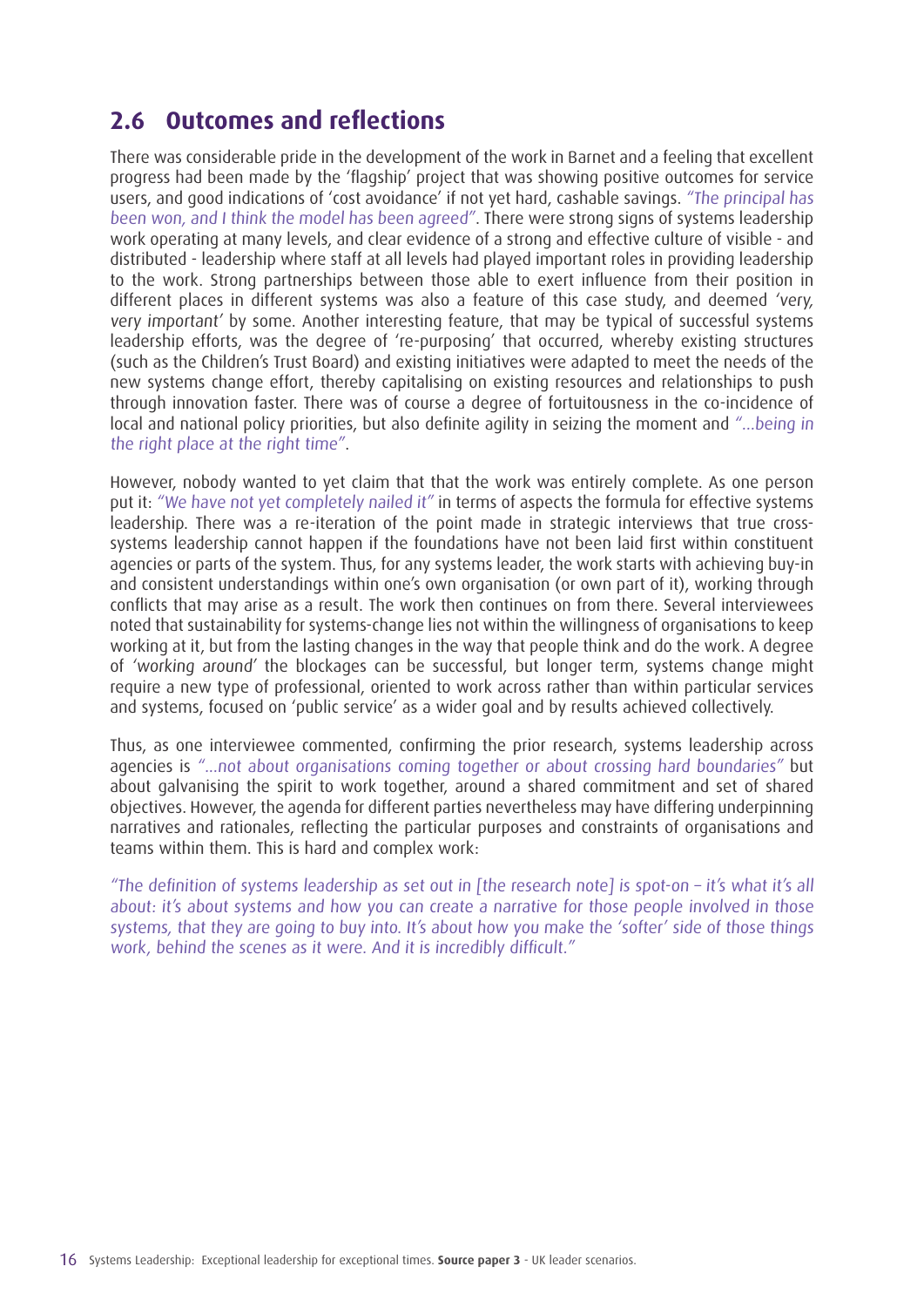# 3. Leadership scenario 2: North West London Integrated Care Pilot

### **3.1 Introduction**

This leadership scenario illustrates the power of system leadership in action in the NW London triborough arrangement, enabling a highly diverse range of professionals to overcome traditional inter-professional barriers and gain new insight and trust as they unite behind a common purpose. Individuals are placed at the centre of shared decision-making, involving voluntary sector, local authority, and all parts of the NHS. User and staff surveys both record higher levels of satisfaction compared with those scored in traditional models. The pilot currently targets two groups within the 550,000 population: those over 75 and all-age adults living with diabetes. There are early signs that the combination of risk profiling and adoption of detailed care plans for the most vulnerable is reducing numbers of emergency hospital admissions amongst the target population. Early lessons learned from the initial pilot have informed the way in which a similar service has been shaped when extending to adjacent outer NW London boroughs. The new service model anticipated the direction of emerging policies for better integration between health and social care and has been developing in parallel with the structural reforms within the NHS.

Initial scoping conversations took place during 2010 and a transitional Integrated Management Board (IMB) was established in January 2011, leading to the pilot becoming operational in July 2011. An independent evaluation commenced data collection in September 2011 and, in May 2013, the Nuffield Trust published its findings on the first year's operation, having previously shared interim findings with the project team.

**The Northwest London Integrated Care Pilot** represents a new way of working across all the agencies involved in caring for those over 75 and all-age adults living with diabetes. The pilot serves these population groups in the three London boroughs of Hammersmith and Fulham, Kensington and Chelsea, and Westminster. They are collectively known as the 'triborough' because of a growing number of initiatives to co-operate and share resources, including joint appointments at executive level.

The pilot is overseen by an Interim Management Board in which all parties are involved, so that the IMB membership involves 48 people, led by an independent chair. Voting rights have been agreed on a weighted basis so that GPs have a 51% majority vote and each of the two acute hospitals has a 12.5% share. Although there is no direct patient representative input, both Age UK and Diabetes UK sit in the IMB with voting rights, not simply as observers. No occasion has arisen requiring the voting rights to be exercised.

The whole programme is united behind a simple, measurable and unequivocal statement – that improved care co-ordination should enable each GP involved in the pilot to reduce emergency hospitalisation by one patient per month. As the pilot has developed, interpretation of this powerful uniting statement has been adapted to make it more meaningful across the range of parties – so that it now embraces emergency admissions to nursing and care homes as well as acute hospitals.

Whole systems leadership has manifested at two distinct levels:

- **−** strategically in mutual commitments to shared governance, common purpose and goals, joint decision making and collective development of improved models of care
- **−** operationally in information sharing, risk stratification and regular multi-disciplinary group (MDG) meetings (and case conferences) at which individual care plans are developed and reviewed for the most vulnerable users of services.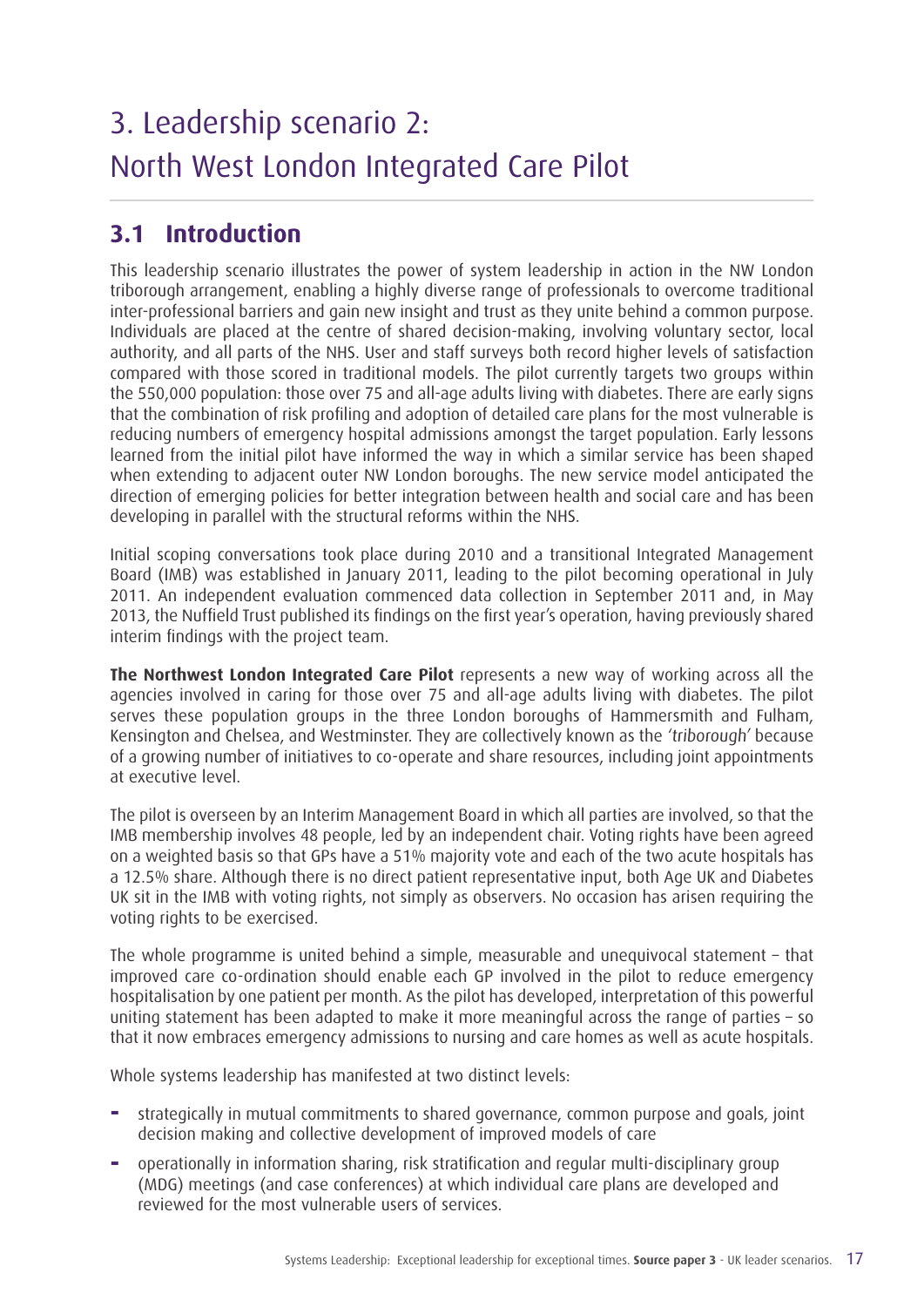Barriers to whole system working have been more successfully overcome at the strategic level than at the operational level with practical constraints such as resource availability being the main impediment. With continuing commitment, and as mutual understanding grows, the pilot is continuing to evolve to help reduce some of these practical barriers.

The case study illustrates a number of aspects of systems leadership:

- **−** a strong uniting purpose that is focused on impact on service users
- **−** adoption of user stories as a means of changing cultures and building momentum;
- **−** a growing mutual respect and trust across multiple organisations and professions so that leaders are permitted to confront inappropriate behaviours, language and cultures and are able to view the system through the eyes of others
- **−** willingness amongst the leaders to cede positions of power to remove obstacles preventing breakthrough to better and more sustainable solutions – the vision of the whole becoming grander than that of individuals or organisations
- **−** the importance of both an authorising and enabling environment that is constantly seeking to learn and improve and navigate around obstacles to maintain progress towards the common purpose
- **−** the recognition that systems leadership is more effective when there is a commitment to develop a mutual understanding of its concepts and leaders demonstrate this by adopting a common language relevant to systems leadership
- **−** the building of an allegiance towards the system as well as the organisation, as the only way of meeting the needs of users.

### **3.2 Methods**

The case study drew on:

- **−** key documents from the programme team, describing the model, including prior engagement in a number of case study workshops, at which members of the pilot team had shared their experience with groups of senior leaders on executive development programme
- **−** telephone interviews with four leaders involved in both the creation and implementation of the pilot
	- The independent chair of the Integrated Management Board
	- one of the GP co-directors of the service
	- The Managing Director from Imperial with responsibility for developing integrated care
	- the triborough representative on the IMB at the time of launch, who is now Chief Executive of the Community Services Trust.
- **−** short follow-up interviews to address feedback on the first draft review
- **−** the independent evaluation report, including confidential access to the interim report.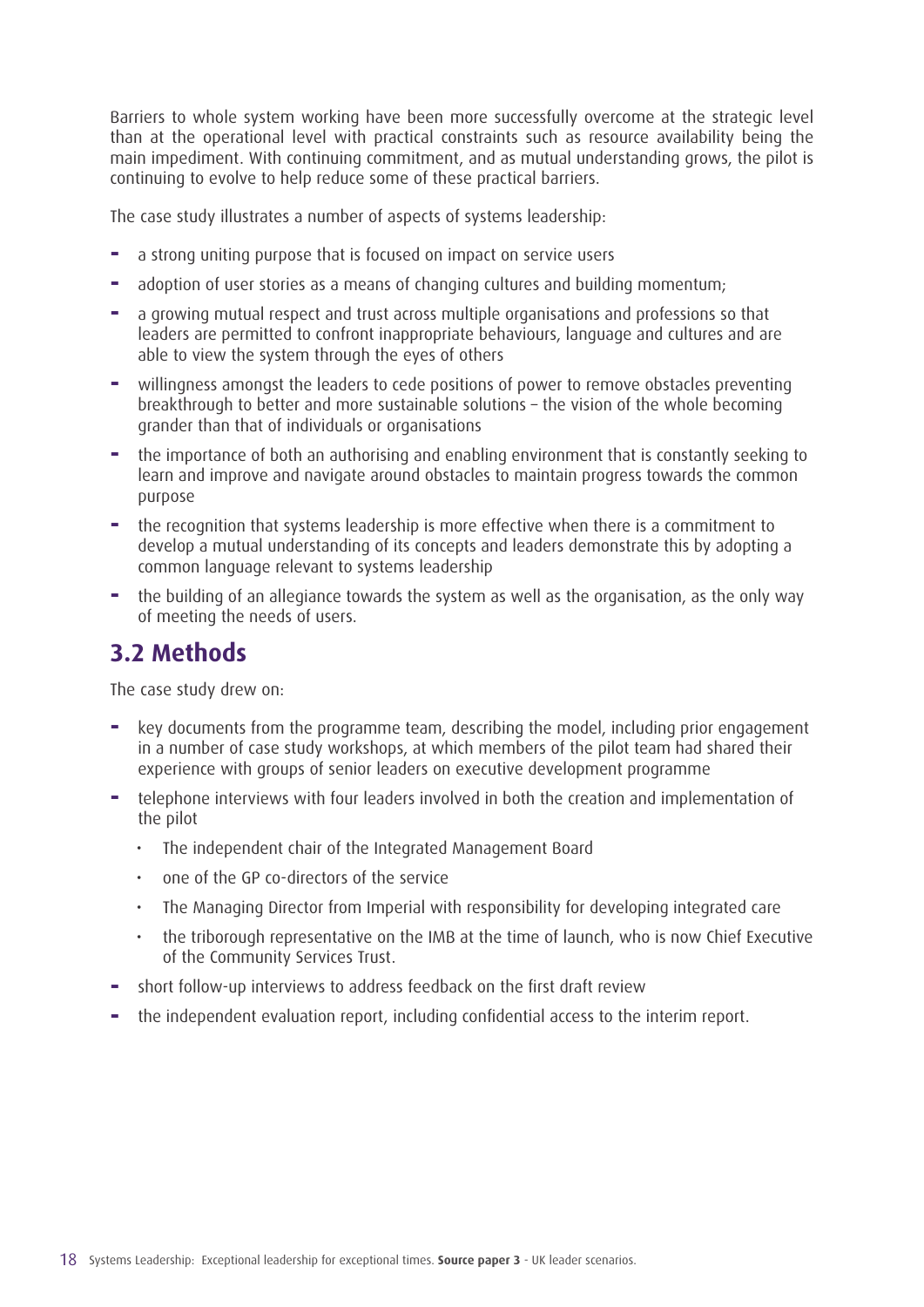### **3.3 History**

The pilot emerged from an initiative by Imperial College Healthcare NHS Trust to reduce emergency admissions by improved collaboration with community based services, but was very quickly transformed into a multi-agency programme driven by those GPs who elected to participate.

In 2007 Imperial College Healthcare was designated as one of five Academic Health Science Centres (AHSCs) in the UK with the specific goal to translate the excellence of both medical research and teaching into equivalent excellence of care operationally. The five AHSCs were expected to raise their performance to compete on merit with the best in the world exemplified by the Mayo Clinic and Johns Hopkins in the USA.

In 2010, they were openly challenged by NHS London that, against this mandate, it was insufficient to be content with achieving quality and excellence within their own specialist areas of acute care – they must demonstrate that they are able to create the equivalent excellence throughout the community they serve. This challenge needs to be understood in the context of the urgency of the need to transform the delivery of care away from standard hospital based models of care, given the threats to future sustainability of the NHS with the demographic and inflationary pressures, and the nature of the policy response and system reform.

Imperial responded to this challenge by attempting to define an approach to integrated care which they intended to own and lead. In practice, over a series of stages, they gradually ceded both leadership and ownership to the multi-organisational partnership that, in turn, evolved to the current form. Following a number of difficult and challenging conversations between all the parties involved locally in care delivery, a transition Integrated Management Board was established in January 2011.

As the scope of the initiative became clearer, the other major acute hospital in the catchment area (Chelsea and Westminster NHS Foundation Trust) joined the pilot to ensure that the service model focused on the patient, not the provider agencies. Mental health (Central and North West London Mental Health Trust) and community healthcare services (Central London Community Healthcare Trust) are also members of the pilot, along with adult social services from the three boroughs. The voluntary sector is actively involved, with local representation from both Diabetes UK and Age UK.

Of the 104 GP practices eligible, some 95 have engaged in the pilot, organised into 10 multidisciplinary groups (MDGs), covering an eligible population of around 550,000. Each patient has an individual care plan prepared with them and relatives and carers where relevant. Unlike the traditionally fragmented care system, the care planning process considers each part of the whole care system and is supported by a risk profiling tool. Each MDG meets in case conference on a weekly basis to review high risk patients. These are led by the GPs and are attended by practitioners from each of the organisations and service areas.

Strong involvement from the local authorities at a strategic level has contributed significantly to the development of shared governance, common purpose and goals, joint decision making and collective development of improved models of care. Strong mutual commitment across all the organisations has established a sound infrastructure basis on which to build success. Those interviewed point to this infrastructure as a critical enabler for the pilot, counting these practical foundations as important factors in success, alongside a strong sense of systems leadership12.

Operationally, the impact of the pilot has not been borne equally by all parties, and this has imposed some practical constraints on the extent to which progress has been made towards

<sup>12</sup> it could be argued that without strong systems leadership, this infrastructure would not have been conceived nor implemented with the same level of mutual involvement and adoption, but the interviewees remonstrated a typical diffidence at this point.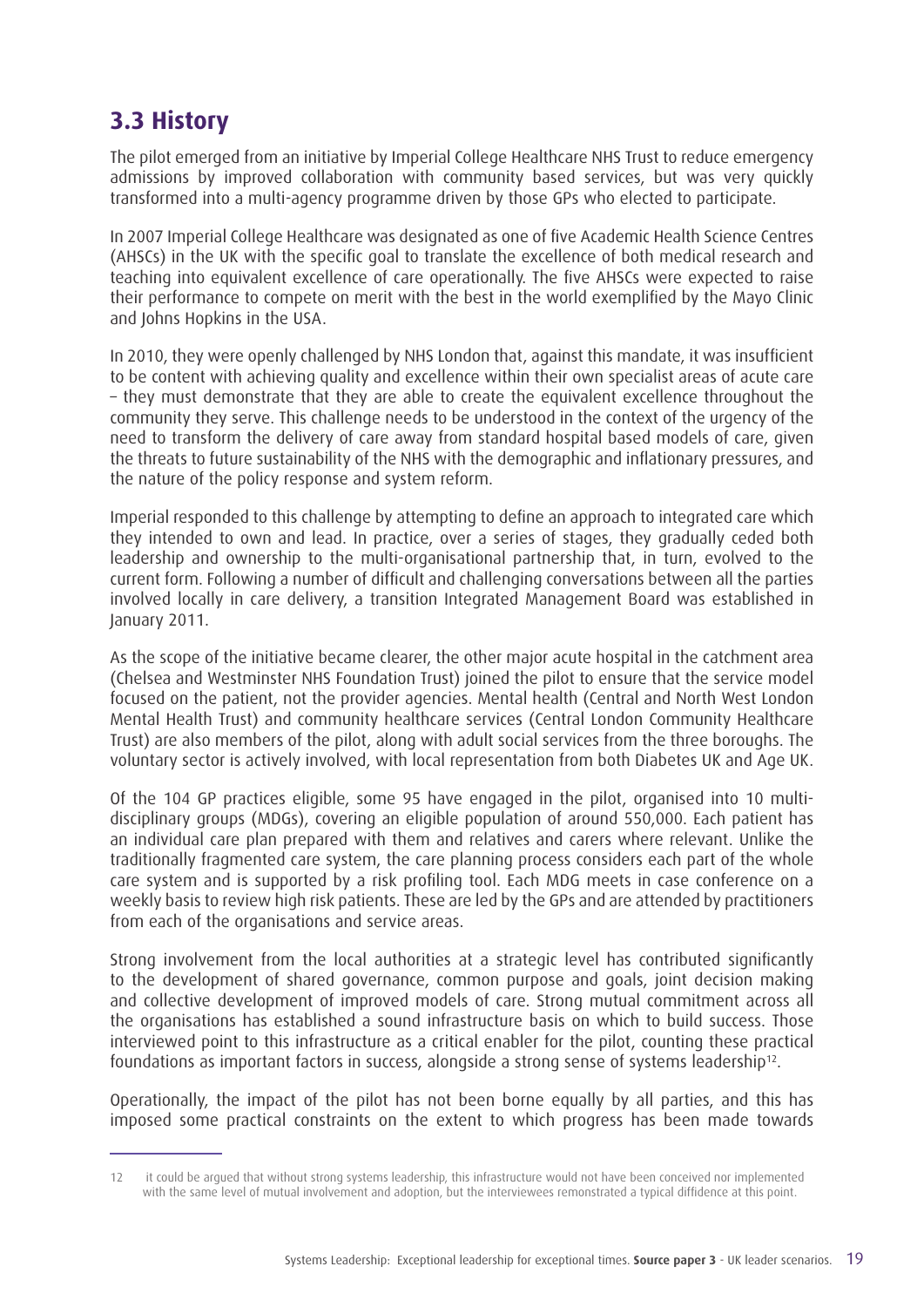genuine whole systems working. In particular, the time commitments required for all parties to engage regularly in MDGs has impacted disproportionately on social care staff, compared with those from the different NHS partners. In some MDGs, this constraint has been overcome and social care workers have been able to engage regularly, whereas others have not. This has led to variation between the MDGs. It is notable that where MDGs have overcome this difficulty, their contribution has been highly regarded, adding considerably to the creativity of solutions identified especially for those with more complex care needs.

A comprehensive independent evaluation has been undertaken jointly by the Nuffield Trust (strategic implementation, policy context and impact on service usage and costs) and by the faculty of Imperial College (quality of care, health outcomes, patient and professional experience). The evaluation report was published in May 2013.

The adjacent boroughs in outer Northwest London have subsequently adopted a similar approach, taking some lessons from this pilot. This development has been able to benefit from further progress with the NHS commissioning reform, so that they have been able to benefit from coterminosity across the different services. The programme board is much leaner, allowing a stronger focus on decision making, but playing a weaker role in engagement and accountability. Experience in the initial pilot has been used to ensure that resources enable fuller operational participation of social care in the MDGs.

### **3.4 Systems leadership in action**

#### The 'burning platform'

Initial response to the approach from Imperial was very mixed, mostly perceived as a bid for further dominance by the Trust and a threat to the independence of other providers, including the GP practices who are predominantly independent Small to Medium Enterprise (SME) businesses.

These initial fears were offset by the recognition that the proposed focus of the initiative was right for patients. This alone generated a shared desire to find a way forward, enabling the different parties to persevere despite their fears and anxieties.

A combination of levers for change enabled the proposed shape to be changed to one that enhanced the common emphasis on the patient, reduced the perceived threat of dominance, provided some assurances about the continued independence of the individual players, shifted the locus of power and decision making and encouraged the development of mutual respect and trust between professionals, rather than between organisations. These levers included:

- **−** co-funding of the initial developmental support arrangements
- **−** development of governance arrangements that explicitly created a balanced division of power and responsibility and overseen by a respected independent chair
- **−** strong facilitation and brokerage by an independent party with relevant experience, commitment to the solution
- **−** a clear process that enabled momentum to be built and sustained relentlessly
- **−** an inclusive approach that embraced the social dimensions necessary to build mutual commitments and strengthen shared values
- **−** use of illustrative patient stories to demonstrate how the new approach would deliver an improved patient experience.

The crystallisation of everyone's aspiration into a simple and unequivocal declaration of purpose appears to be pivotal to the sustainability and resilience of the programme: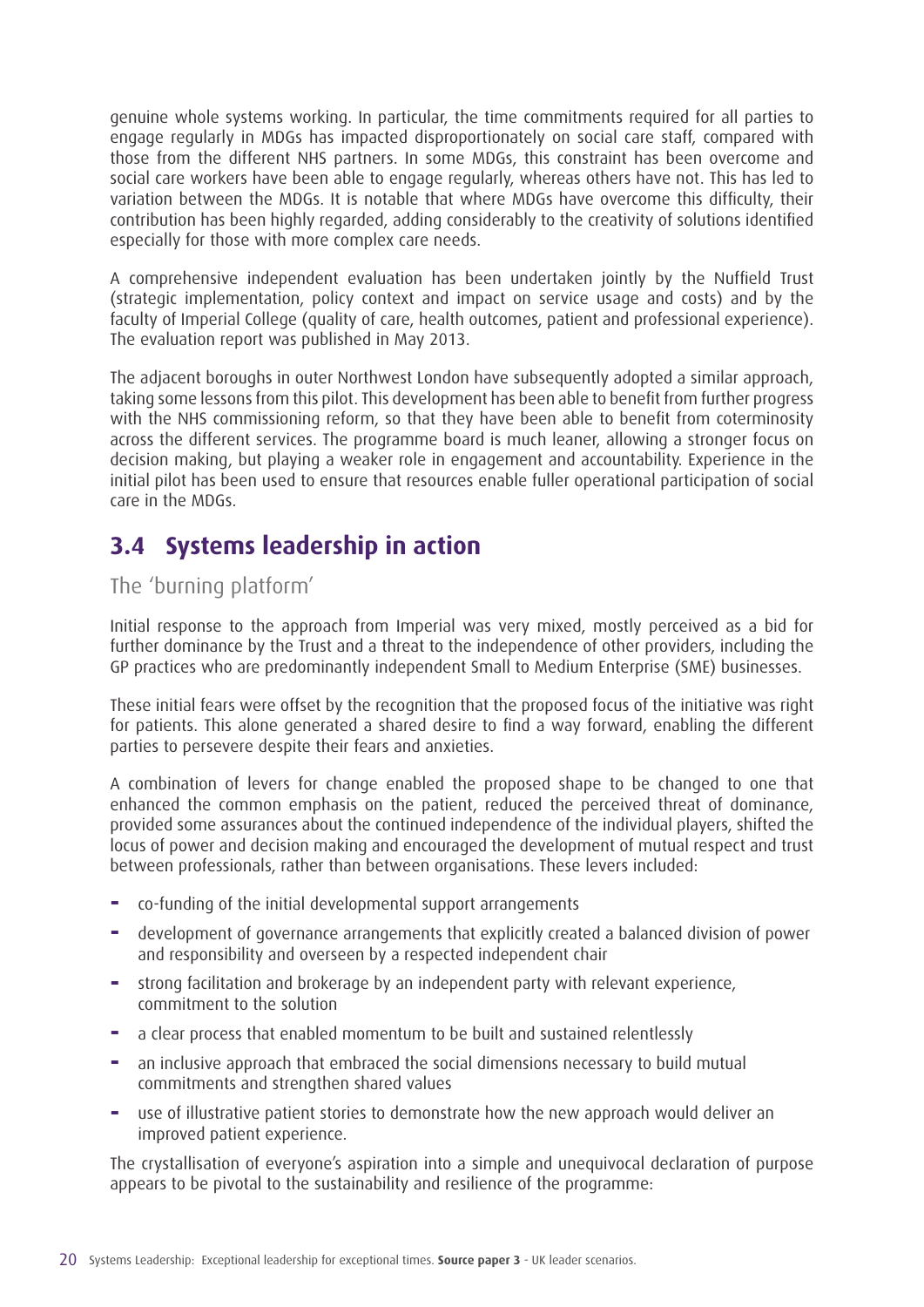#### "...every GP to reduce emergency hospital admissions by one per month."

This is measurable, testable, unequivocal, simple to articulate meaningfully to each stakeholder group and very powerful as a uniting force. With time this statement was adapted to embrace its impact on community and social services, so that it no longer focused solely on acute hospitalisation.

One of the GP co-directors of the programme openly admits he engaged initially as a sceptical observer determined to manage the threat posed by this initiative, but had a "lightbulb moment". He describes how both he and the hospital doctors trained medically alongside each other, but quickly learnt to treat them as enemies after entering practice. The ICP has regenerated the excitement of learning to work together again on behalf of patients.

#### Negotiating around differential costs and benefits

The initial proposal from the Primary Care Trust was to fund the entire programme by reducing their payment to Imperial, but this converged towards a cost/profit sharing scheme between partners, for redistribution of the predicted savings. This transition was a cause of tension and symptomatic of the initial organisational mistrust until it was resolved.

For the pilot phase, the NHS London Innovation Fund has provided some of the setup costs, paying towards the tendered consultancy support (McKinsey & Co), the information sharing tool that supports the risk profiling and some session payments for GPs' participation.

One of the prime reasons for less involvement of social care in the MDG care planning meetings is the disproportionate share of their resources required by these meetings. As the pilot has progressed, more care has been taken to recognise and plan for the right level of engagement.

#### Risk-taking

Each of the partners describes the process of moving forward as involving risk. Some of this perceived risk reflected the discomfort of progressing outside the traditionally accepted norms. Given the levels of uncertainty and turbulence caused by the NHS' restructuring, many individuals felt they were taking personal risks by breaking the mould at a time of such vulnerability.

What was right for the patients was not always right for the individual organisations, and Imperial in particular had to commit to a programme which would inevitably impact adversely on their long term income.

At an individual level, leaders have found that they have on occasions had the "courage to let things run" in the interests of the greater whole, rather than intervening early. This is especially bold (and potentially dangerous if mishaps occur) in the light of scrutiny and risk aversion following the publishing of the Francis report into failures at Mid Staffordshire hospitals13.

#### Supportive contextual factors

The motivating drive for progress was the mutual understanding that this solution is right for patients.

This is underpinned by an acknowledgement that services cannot continue without change. All the partners recognised that the approach was consistent with the direction of Government policy. Some even predicted that solutions similar to this might be imposed on communities, seeing this

<sup>13</sup> Francis, R. Independent Inquiry into care provided by Mid Staffordshire NHS Foundation Trust January 2005 – March 2009 Volume I Chaired by Robert Francis QC. I, (2009)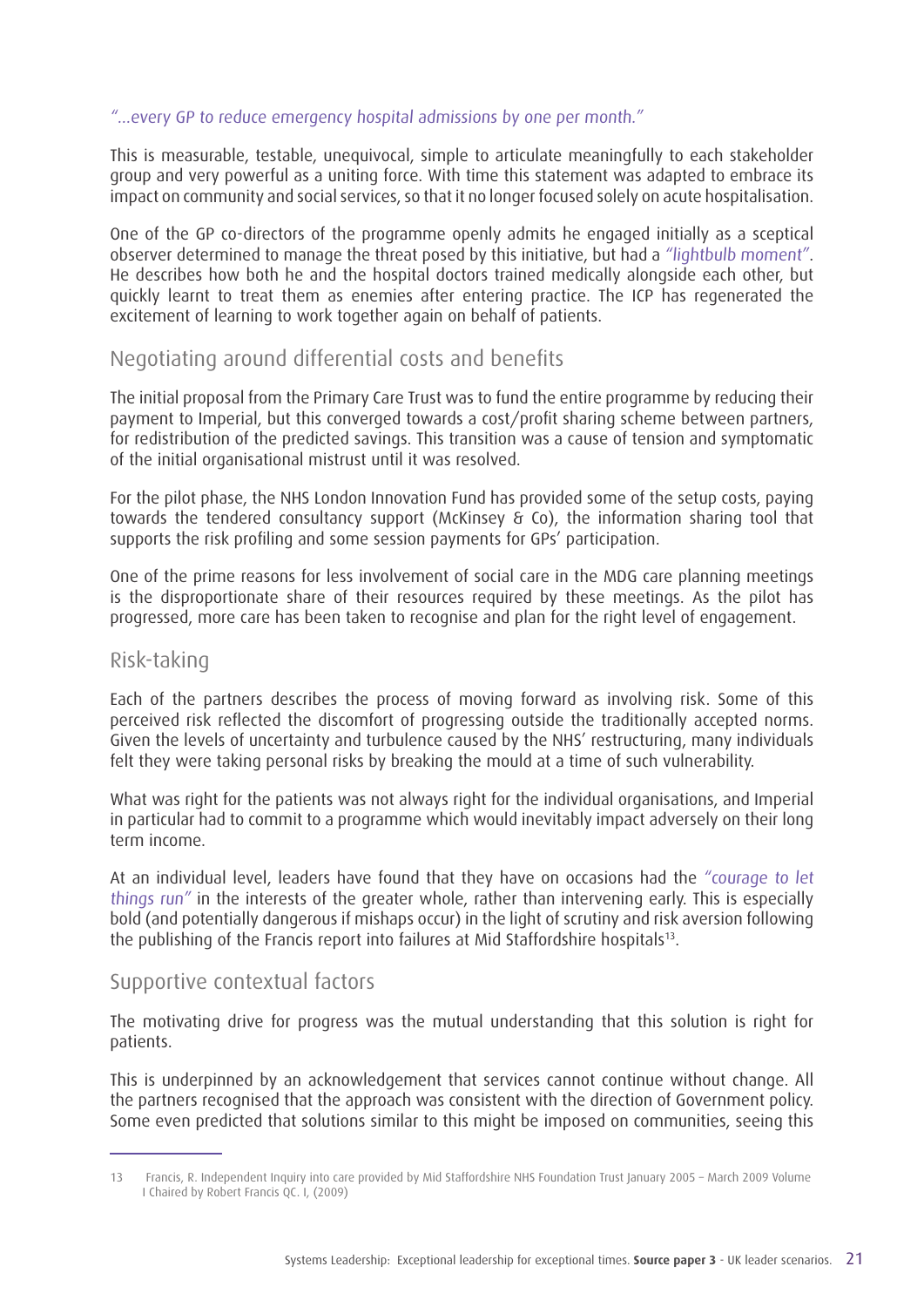pilot as an opportunity to be respected as pioneers and the chance to determine their own way forward, potentially with the benefit of additional financial help. For them, failure to grasp this initiative may well leave them having to implement similar changes in the future with neither support, nor the freedom to choose how and what to implement.

There is good recognition that this is a systems leadership approach at work. Each of the parties is simultaneously acknowledged to be working within their own system(s), as well as working at the crossover between systems. The approach adopted by the IMB, and the level of mutual respect between professionals appears to have achieved a rapid shift in culture, breaking down historical barriers and enabling the different leaders to work increasingly effectively together. It is not yet clear whether this positive shift in culture is limited solely to the core team or whether it is impacting the culture within individual organisations.

Overall, there is an acknowledgement that systems leadership is only a part contributor to this success. Investing in the right tools, the infrastructure, the governance and better information sharing are all essential enablers for the success.

The success has also been helped by the evolution and development of a common language that includes a focus on whole systems thinking, complexity and leadership issues. The leaders have taken time to recognise that social dimensions are important in strengthening relationships, as well as the need to develop new processes and tasks.

#### Areas of tension and difficulty

Once the initial mistrust had been overcome, followed by the resolution of a balanced approach to finances, there have been few significant tensions within the programme to date that could not be resolved – sometimes by using the energy of the conflict to find better solutions.

The focusing of more personalised care around individuals, and the use of risk stratification to ensure that the most vulnerable individuals are identified both demand sharing of information across all the parties. Whilst a key aspect of the pilot focused on development of suitable tools to support this, it is not clear how widely the information sharing processes are adopted and maintained. The interim solution provided is difficult to use and involves some duplication of effort. Successful sharing of information can only be achieved at scale if the solutions are both easy to use, fit naturally within effective flow of work and give genuine value to the user. Evidence indicates that failure to achieve this not only prevents progress, but also acts to increase the barriers to future improvement.

There is still only partial recognition that the NHS and social care partners have very different roles in the delivery of care, and that this directly affects the level of contribution the different organisations can make to the new model of care. Each of the NHS organisations is directly involved in providing care, whereas the social care partners own discharge their responsibility by managing the supply chain, with their providers being mainly independent organisations commissioned on a specific service basis. For the case conferences and reviews at the MDG to function as effectively as possible, the social care representation needs to be able to draw on the providers, not just the commissioners. Equally, to achieve a stronger strategic alignment, the NHS should embrace the need for its commissioners to align with the social care representatives. Responding to this is part of the pilot's evolution, but it is likely that new NHS commissioning bodies locally will take some time to develop sufficient confidence and familiarity with their new roles to maintain current momentum on this difficult journey.

Continuing to maintain this momentum and enthusiasm over the long term could be a further source of growing tension, with the realisation that the solution needs to be constantly driven and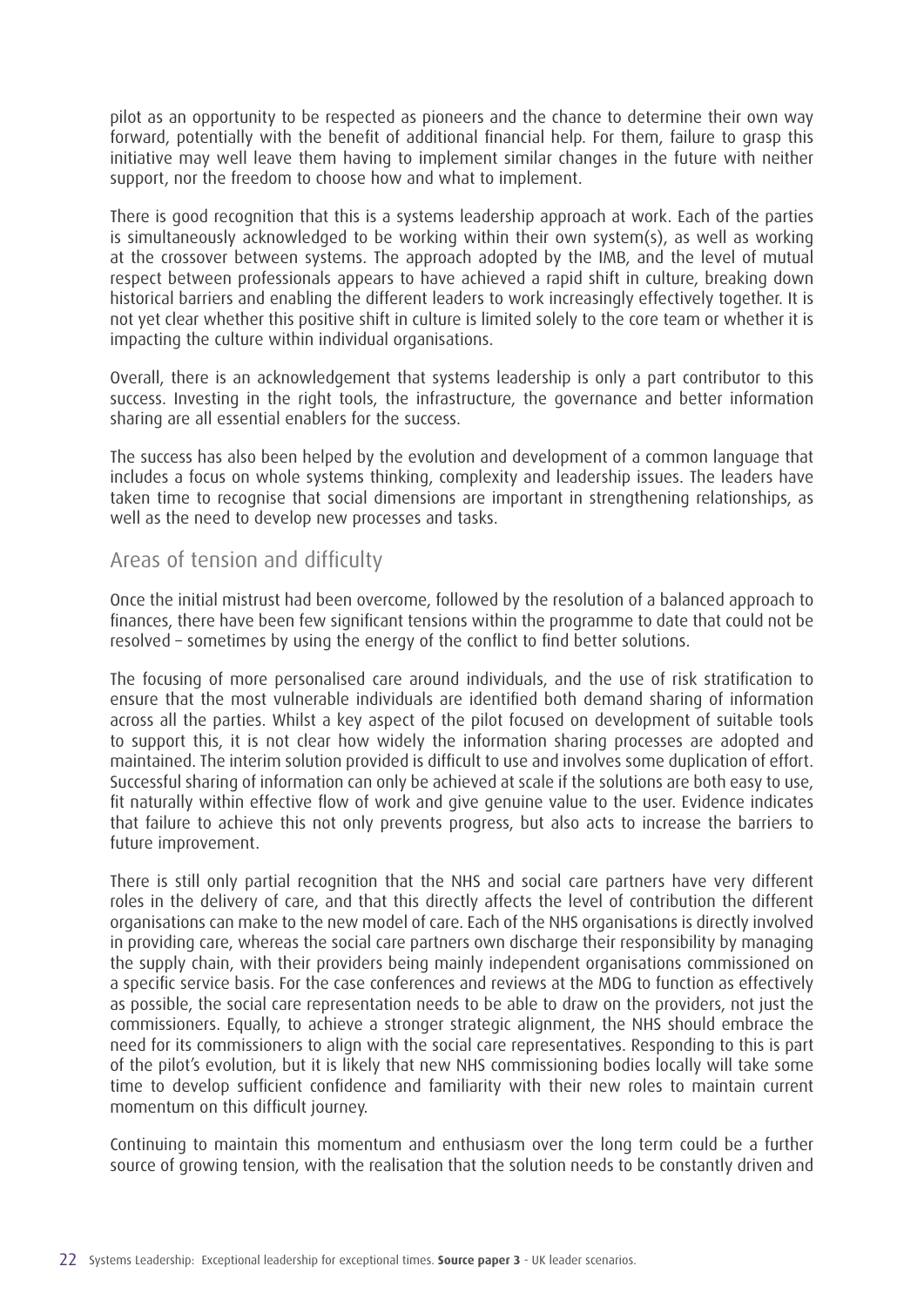adapted. The recent history in the NHS of frequent change, often involving apparently arbitrary reversal of previous changes without a sense of continuing progress building is a concern, especially given the political context of reform. Moving from large scale pilot to a sustainable position, at the same time as responsibilities are changing and power is shifting to new Clinical Commissioning Groups, has caused some loss of momentum and refocus. Each of the four new CCGs is seeking to pull in a slightly different direction. Plans to expand scope both geographically and numbers of care pathways also challenge the scaleability of the current approach to governance that is inclusive.

As the services are developed beyond the pilot phase, there are potential additional tensions from the apparent conflict between integration and competition and the differing approach to market forces emerging from policy-makers and regulators. It is not clear how Monitor will review the impact of this way of working on Imperial in its bid to become a Foundation Trust, nor is it clear how competition law under the new Health and Social Care Act will be interpreted by the Office of Fair Trading and the Competition Authority. This pilot has demonstrated that effective integrated working can contribute to improved experience and quality for the patient group served, but it is achieved at the expense of reduced competition. It is too early to see where to strike the optimum balance between competition (that is perceived to foster continued innovation and quality improvement) and co-operation (that is perceived to improve the continuity of care and reduce the impact of fragmentation).

#### **3.5 Outcomes and reflections**

The independent evaluation led by the Nuffield Trust shows that the levels of both patient and professional satisfaction have improved significantly. Some reduction in emergency admissions appears to have been achieved, but against a significantly moving trend, it is too early to be clear on this. It is not yet evident whether there are financial benefits overall, and there is a risk in the current climate that too much weight and expectation might be given to the economic case compared with the gains in quality and experience for particularly vulnerable patient groups.

It is clear that the participants have had to work hard at making this whole system work, but this has been made possible by the clarity of the uniting forces and the commitment of everyone to a solution that is better for patients.

It is perhaps no coincidence that the core leaders have been engaged in their own leadership and coaching development alongside this programme and have therefore been both externally supported and internally reflective, perhaps subconsciously. Some of the progress can be attributed to developing the knowledge, understanding and language of systems thinking.

One of those interviewed described the essential ingredients of this programme as genuine collaboration at different levels, in order to yield the results:

- **−** collaboration with the patient individually
- **−** collaboration between services that they belong to
- **−** collaboration between the organisations

This depth of understanding, that the programme requires different culture and approach at every level appears quite important to success, and demonstrates why it is important to allow 3-5 years for a change of this nature to be fully embedded.

One factor that appears to be quite important is that the systems leadership has involved the creation and reinforcement of a social movement, and the governance structures fortunately reflect the loose arrangements that underpin social movements rather than organisational formality. One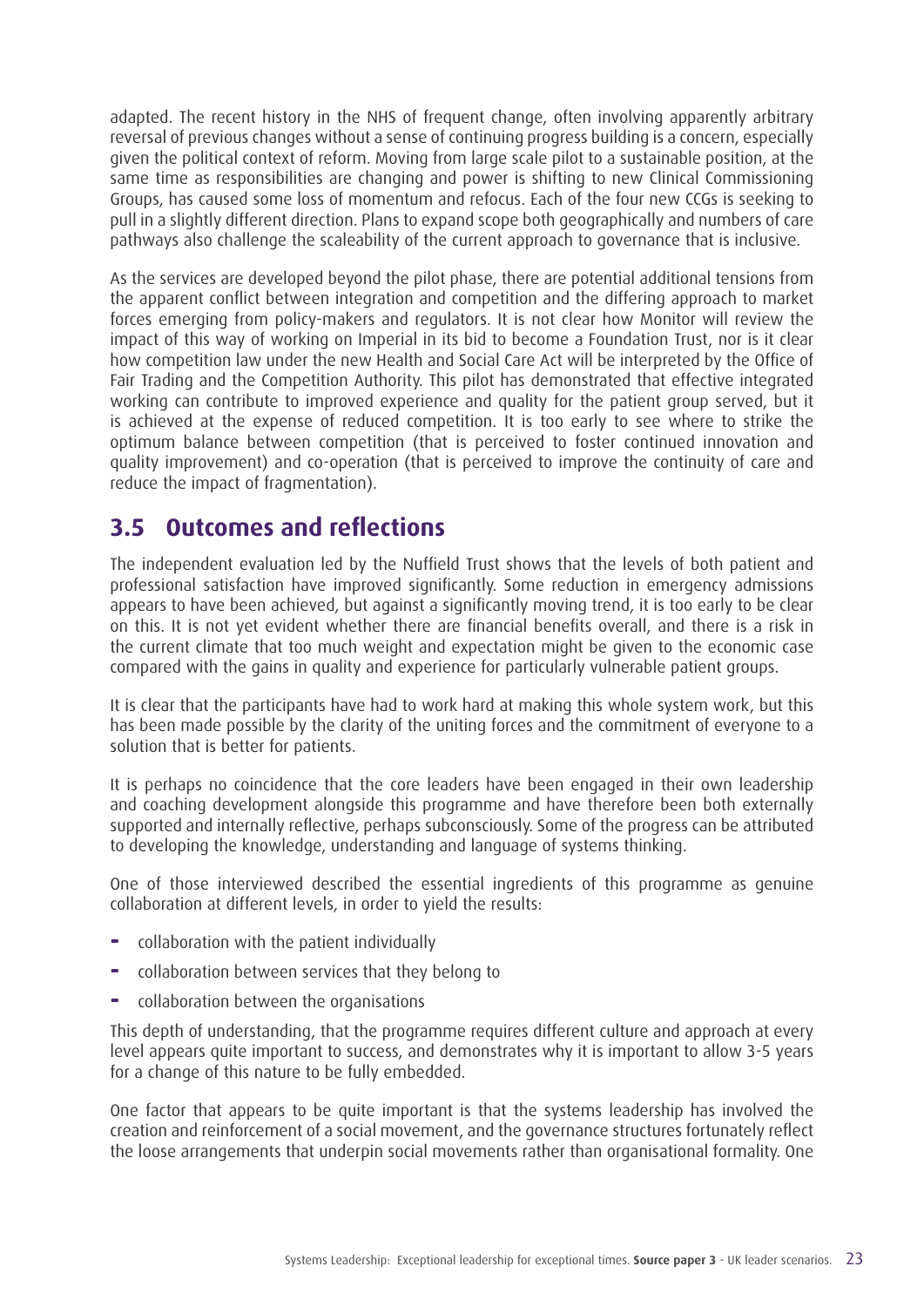illustration of this is that the IMB has concentrated on defining the principles of how the partners will work together, developing joint understanding of vision, agreeing strategic plans, and holding each other to account for meeting their obligations. Beyond this it has not sought to be a decision making body, and has therefore not conflicted with the formal governance within each individual organisation. The collective progress has been made, because individual members have taken the agreed principles and broader perspective into account when ratifying decisions within their own organisations. Interestingly, the external evaluation is quite critical of this aspect and challenges the IMB to move to a smaller more executive body instead of being a large inclusive steering group. Responding to this recommendation is a potential source of ongoing tension, about the role and nature of the IMB.

The independent evaluation has been very complementary of the achievement, but critical of some of the detail about how this has been achieved. Some of the external comments have been seen as negative and energy sapping, and there is no doubt that this mirrors a culture of negativity experienced throughout the NHS – there is a tangible sense of delighting in demonstrating why new initiatives should be classed as failures. It is interesting to observe that it may be necessary to adopt new frameworks for evaluation when assessing solutions that are specifically developed to solve wicked problems in complex adaptive systems. The previous paragraph cites one example where these external pressures may inadvertently be acting to return to a more conventional hierarchical structure, rather than supporting what has worked about systems leadership.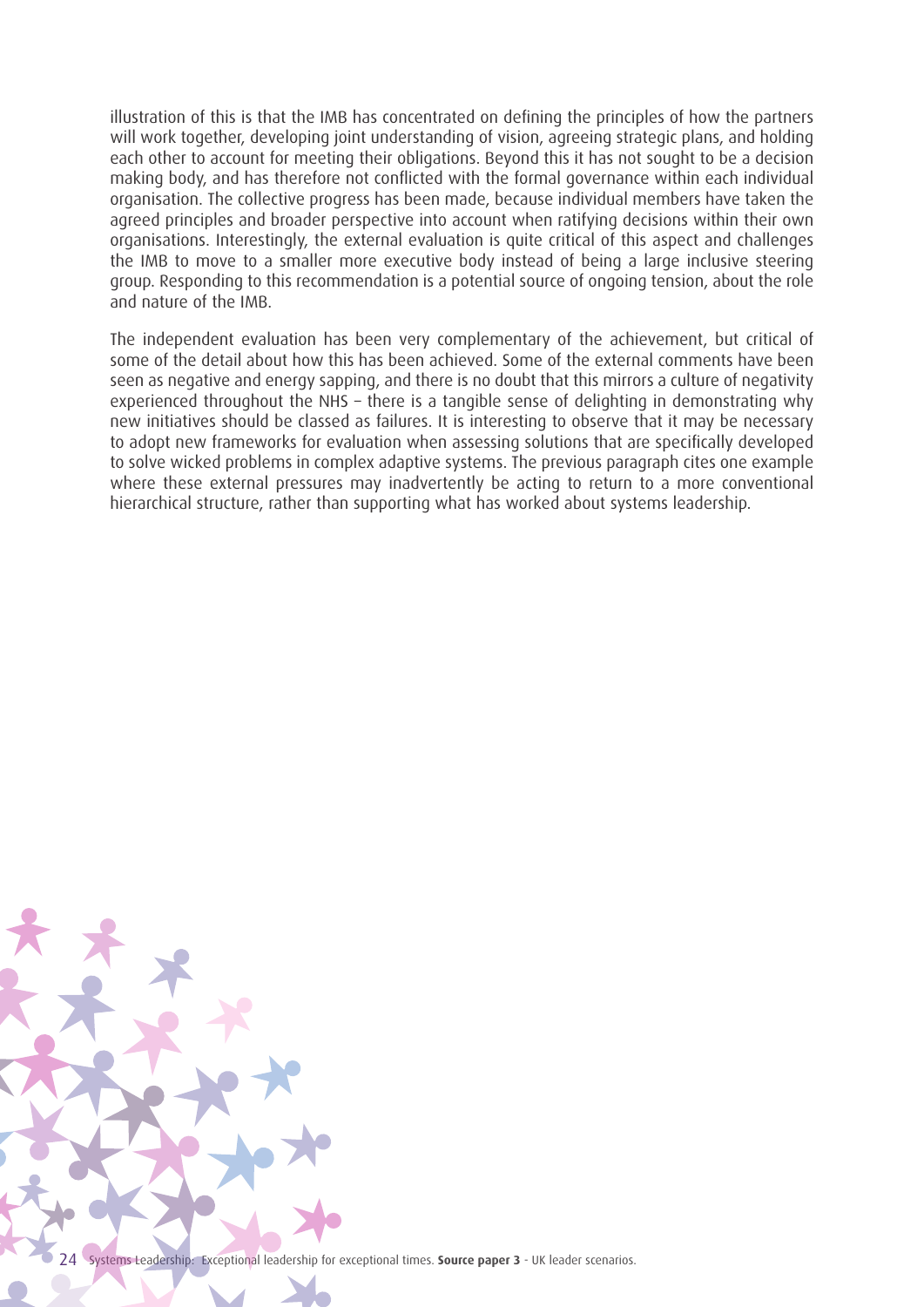# 4. Leadership scenario 3: Bradford Total Place

### **4.1 Introduction**

This leadership scenario highlights the way in which new approaches to whole system working can deliver improved outcomes for those who have historically had poor experience of services. It describes the work of Bradford Total Place, one of 13 Total Place pilots run in 2009/10. Total Place was a Government sponsored programme with the aim of exploring the total public budget spent in a community as a means of stimulating new ways for different public services to work more effectively together. In particular, by exposing gaps and overlaps between services, it was hoped to reduce total spending whilst continuing to improve outcomes. Although the programme was curtailed early, those at the centre of the programme in Bradford describe the programme as a profound experience and much of this learning has formed an infrastructure on which subsequent programmes have been able to build. Arguably, at the time of the Total Place programme, it might be best described as a strong example of partnership working, rather than whole systems working, but the legacy that is evident in individuals has remained.

The scenario illustrates the following characteristics of whole systems leadership:

- **−** a process of service redesign focused on direct user experience and involving all service agencies creates a substantial movement for change that is able to achieve better outcomes and provide evidence to debunk a number of myths
- **−** the fresh insight and transformational approaches developed has been described as lifechanging by some leaders
- **−** learning to operate as whole systems leaders creates a sustainable change extending significantly beyond the pilot programme
- **−** systems leadership has a disproportionately beneficial impact on a small number of users who are at the heart of multiple systems, confronted by complex and 'wicked' problems
- **−** solutions were found to these wicked problems because senior leaders were willing to engage personally at a deeper level, building stronger relationships and a greater understanding – system leadership depends on a richness of both information and skills in analysis/ synthesis
- **−** leaders exhibited courage in adopting new approaches, and willingness to cede power to others
- **−** despite the substantial progress, the pilot did not progress far enough to enable the inhibitions to budget pooling to be overcome.

The Total Place programme was relatively short lived, but intense. Individual leaders describe profound experiences that lead to sustained personal changes that can transcend specific initiatives. One leader described the Total Place programme as a 'life-changing experience' both personal and professional, with a total commitment to a new, more inclusive way of working. "I am not prepared to go back to the old way of working". Others described the transformational impact of the programme in similar terms. "It was almost as if you had been converted." "It was like immersion – you'd either been through it or you hadn't."

Attitudes, behaviours and relationships were different amongst those who had been involved in the service design workshops, exposed to the powerful narratives generated by service users, and involved in the intensity of the 'deep-dive' process by which evidence was gathered and alternative, more effective solutions were developed from the perspective of service users, rather than providers.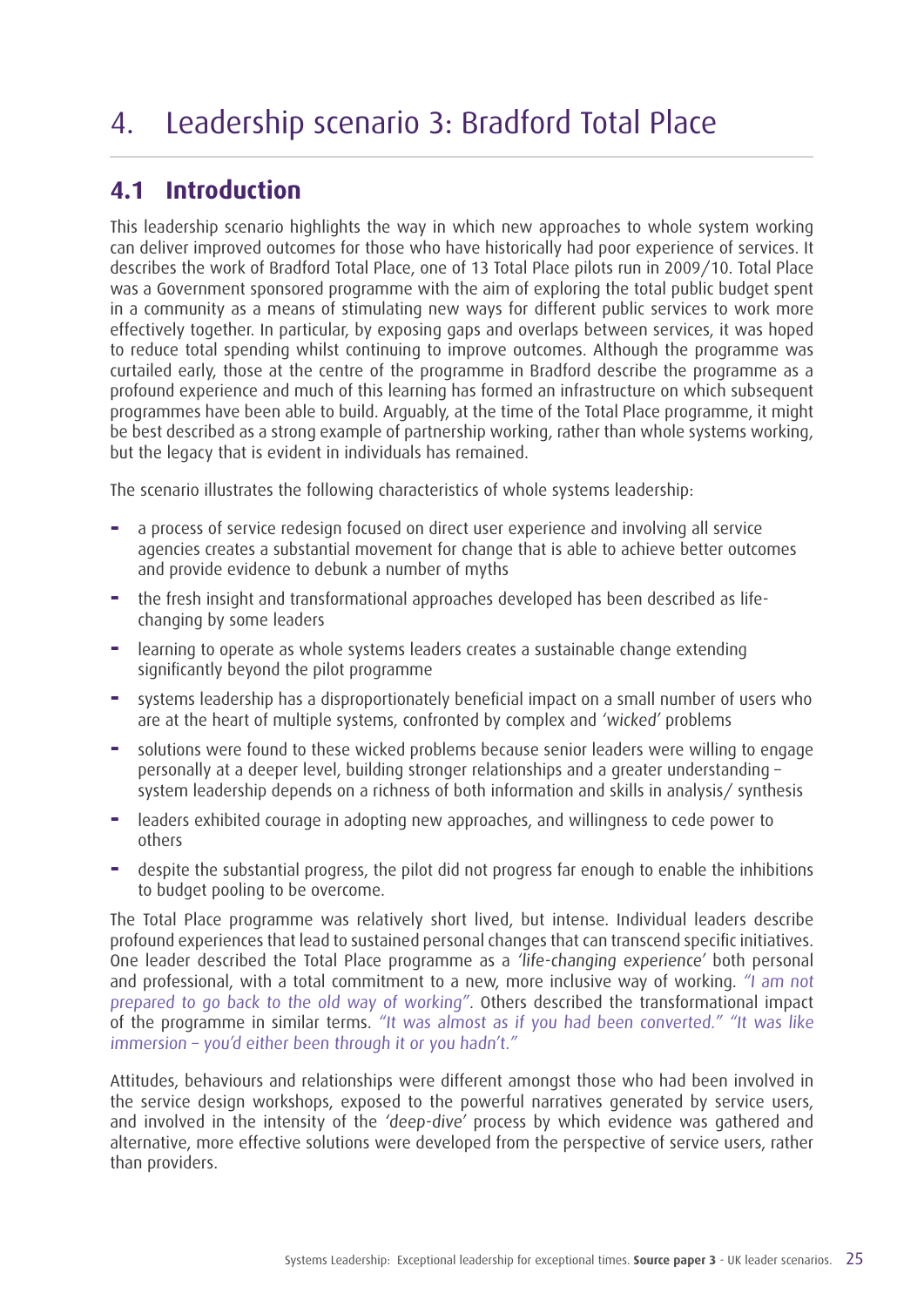It was also clear from the interviews that the problems faced by those making the greatest demands across services are wicked problems that cannot be addressed superficially or in separate service compartments. Leaders have to be committed to engaging deeply with the details, working intensively with other agencies, and listening attentively to the users' voices, with the uniting and primary purpose of achieving sustainable outcomes for individual users. The challenge for senior leaders is to model this behaviour for deep involvement in a small number of priorities at a time of growing workloads and widening portfolios that encourage superficial engagement.

The Total Place initiative began in 2009 as a Central Government initiative seeking to improve public services and reduce costs by taking a whole area approach. It recognises that traditional approaches in which each service area acts in relative isolation leads to gaps and duplication, and often a poor experience for service users who regularly cross the boundaries between services. The Total Place programme was championed from HM Treasury (HM\_Treasury, 2010), with the economic imperative to reduce overall public service expenditure as the main driving force. Publicly, strong emphasis was also placed on the need to continue improving services, but the reporting and accountability framework for the programme made it clear that the imperative was to reduce spending.

Thirteen pilots were established, representing a diverse range of community profiles – geographically, economically and demographically. Each pilot area was supported to choose specific local priorities that could benefit from an alternative approach in which the different service agencies would commit to working together in new ways.

Bradford Council chose to focus on three distinct areas sharing the common theme of each being a point at which users transferred from one service domain into another. The potential to improve outcomes for individuals and the cost effectiveness of services is especially high in this area where lack of co-ordination is a traditional weakness. The three transition points chosen were:

- **−** looked after children leaving care
- **−** discharge from acute hospital services of elderly patients with mental health problems
- **−** adult offenders leaving prison.

In each of these transition areas, the methodology involved a series of large scale intense workshops designed to establish a shared understanding of how the transition was experienced by service users. This process was always a revelation to the various provider agencies who had historically viewed the services only from their own perspective. As providers heard the distress caused by dysfunctional interfaces this experience was also profoundly emotional on occasions. Specific examples that emerged were used to challenge a number of myths, change priorities and create a more empathetic approach to users' needs.

Bradford had a tradition of strong partnership working before Total Place, but each of those interviewed described the experience of Total Place as moving beyond the limitations of conventional partnerships. One suggested that partnerships can become focused on the energy and effort required to feed the partnership entity, whereas Total Place became much more about ways of working, the feel of working together in the interests of creating a better place for the population they served, and especially the individuals who made the most complex demands on services.

The Total Place initiative was concluded prematurely by the Coalition government, and is widely perceived to have had limited impact for the resources committed to it. It was replaced by the Community Budget Programme and an emphasis specifically on Troubled Families. In contrast to this perception, those involved closely in the Bradford pilot describe a profound and persistent experience that continues to shape the nature of partnership working, continuing to reinforce the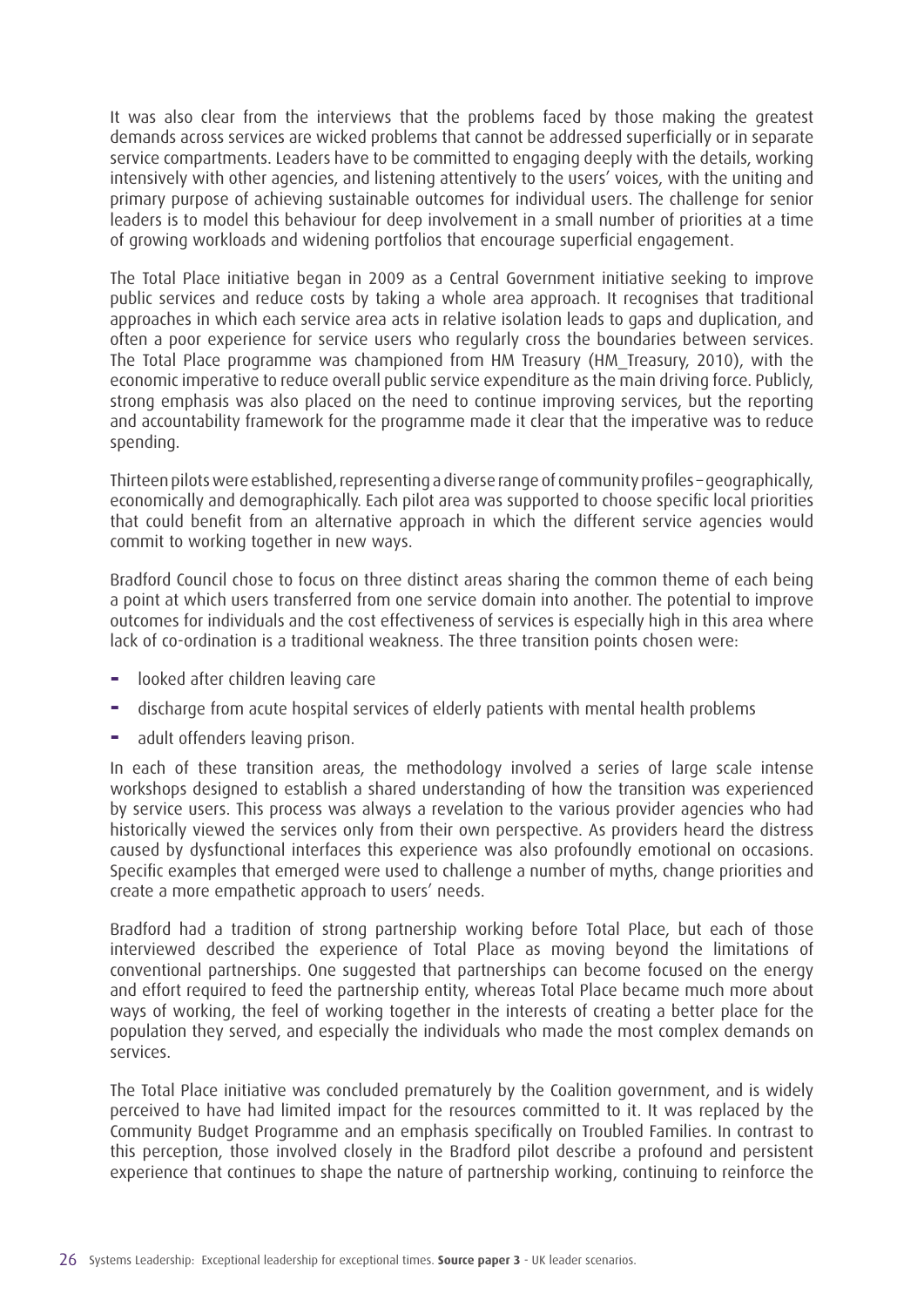belief that it is possible to change people's outcomes positively by listening to them and involving them as important partners.

### **4.2 Methods**

The case study drew on:

- **−** key documents from the programme team, describing the Total Place programme in Bradford
- **−** telephone interviews with three leaders involved in the Total Place programme and subsequently in Community Budgets, representing different services within Bradford:
	- Partnership Directorate (now Policy, Programmes and Change), Bradford Metropolitan District Council
	- West Yorkshire Probation Service
	- Children's Services, Bradford Metropolitan District Council.
- **−** published research papers evaluating Total Place, including the final programme report from HM Treasury.

### **4.3 History**

The ideas for Total Place emerged from work in Cumbria supported by the Leadership Centre for Local Government, with the aims of reducing costs and introduce new ways of working through better collaboration across service areas. Following the selection of Bradford as the chosen pilot area within Yorkshire and the Humber region, scoping work was completed locally in April to June 2009 to ensure that the chosen themes were clearly in place during June, resourced to produce recommendations in Feb/March 2010 with sufficient confidence to influence the budget round for 2010.

The objectives set nationally for the pilots were (précised):

- **−** identify transformational opportunities for innovation and collaboration with the power to achieve substantially improved outcomes
- **−** identify cashable efficiencies within period
- **−** identify incentives to support this and reduce barriers to collaboration;
- **−** make specific recommendations and link these to changes required in the performance management frameworks.

During the lifetime of the project, the overwhelming priority appears to have been given to the financial benefits of the programme rather than the blueprint for transformation of services. Two outputs were specified:

- **−** a mapping of public spending allowing linkage to outcomes, including a deep dive of detail in a specific themed area
- **−** identification of barriers to collaboration that could deliver improved services at lower cost.

Although the programme reported positive savings and identified ways of reducing barriers to joint working, it was not continued by the Coalition Government, but replaced with the Community Budget programme focused specifically on the agenda for Troubled Families determined by Whitehall, rather than on the locally selected priorities originally intended. Bradford was able to benefit from this, because of the strong alignment between Troubled Families and the local priorities defined in Total Place.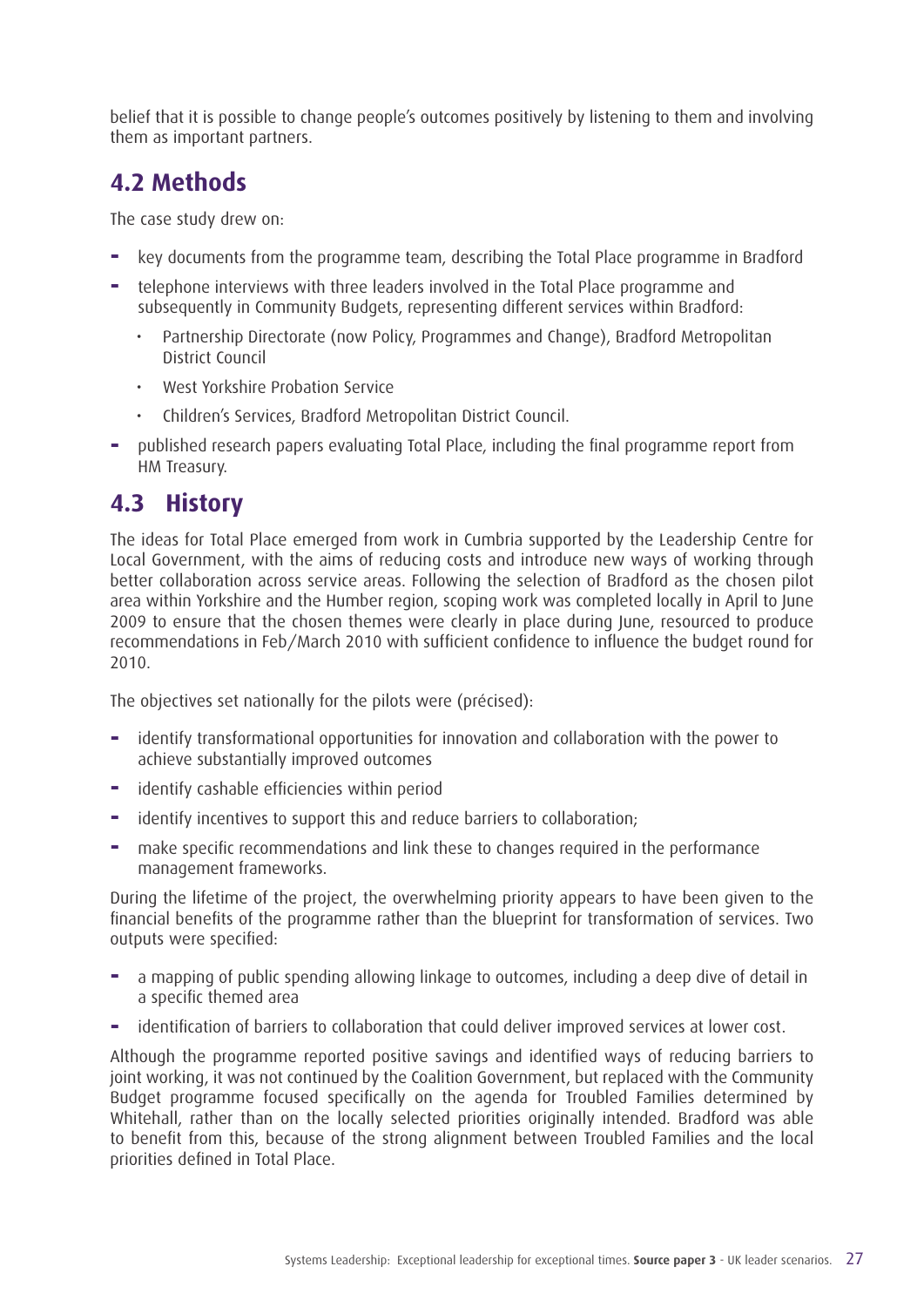### **4.4 Systems leadership in action**

#### The 'burning platform'

For Whitehall, the main driver of the Total Place programme was to reduce overall public sector spending, preferably in an intelligent way that continued to support improvement in services. This imperative was also accompanied by a growing sense that localism was becoming an important ground for emerging policy. In itself, this also paved the way the for deflection of some of the most difficult decisions about budget cuts away from Whitehall onto local authorities who would then be responsible for managing the inevitable backlash – an important consideration approaching the UK's General Election in 2010.

The initiative was primed by this central need to make substantial budget reductions and the growing political realisation of the difficulties of achieving the scale of budget reductions if each department was allowed to defend its own preferred programmes. Through the Total Place programme, the responsibility for extracting greater value from the whole budget by working together in new ways across traditional boundaries was transferred to the local communities. This served two purposes:

- **−** the opportunistic purpose of reducing the pain felt in central government, and a more honourable purpose of focusing key decisions around ways in which local departments could work more closely together to address priorities specific to that community. This inevitably led to a complex programme, in which each community set significantly different goals defined by their own local contextual priorities
- **−** For Bradford, the local priorities were chosen around points of service transition as outlined in the introduction. Participants in the local programme report that Bradford already had a strong approach to working in partnership, but the specific process employed in Total Place reached a whole new level of commitment to partnerships, including a recognition that significantly improved outcomes could be achieved by concentrating not on the partnership mechanics, but on the impact that poorly aligned services were having on users.

In his final research report on the Total Place programme overall, published in July 2010 (Keith Grint, 2010), Grint notes that the result of mapping local expenditure across services draws attention to the considerable total sums spent on a small number of recipients. As these sums are dispersed across multiple services, there has been little historical visibility, or realisation that much of this funding is channelled into repairing rather than preventing social problems. In isolation, they are treated as tame rather than wicked problems and, therefore, attempts to fix them are unsuccessful. Traditional approaches have sought to impose generic solutions on these individuals with a very low probability of success. Grint points to the mistaken belief that the problems can be owned by the respective agencies involved – each of the agencies can only treat their share of the symptoms, without getting to the root problem. In contrast, Total Place is an attempt to place users/citizens involved at the centre, recognising that the real problem is experienced by the individuals concerned and only they can own its satisfactory resolution.

#### Negotiating around differential costs and benefits

The final report from the Bradford pilot (Bradford Metropolitan Council, 2010) identified the potential to achieve substantial savings from each of the three sub-theme areas. It concluded that public spending could be reduced by as much as £8.1bn by intervening with young people leaving care to prevent them falling into the life-long trap of becoming sustainable NEETs (Not in Employment, Education or Training). Reducing re-offending rates by supporting adults leaving prison could achieve a further £400m reduction whilst smoothing the transition for elderly with mental health problems could save at least £80m from the 4 most common reasons for readmission.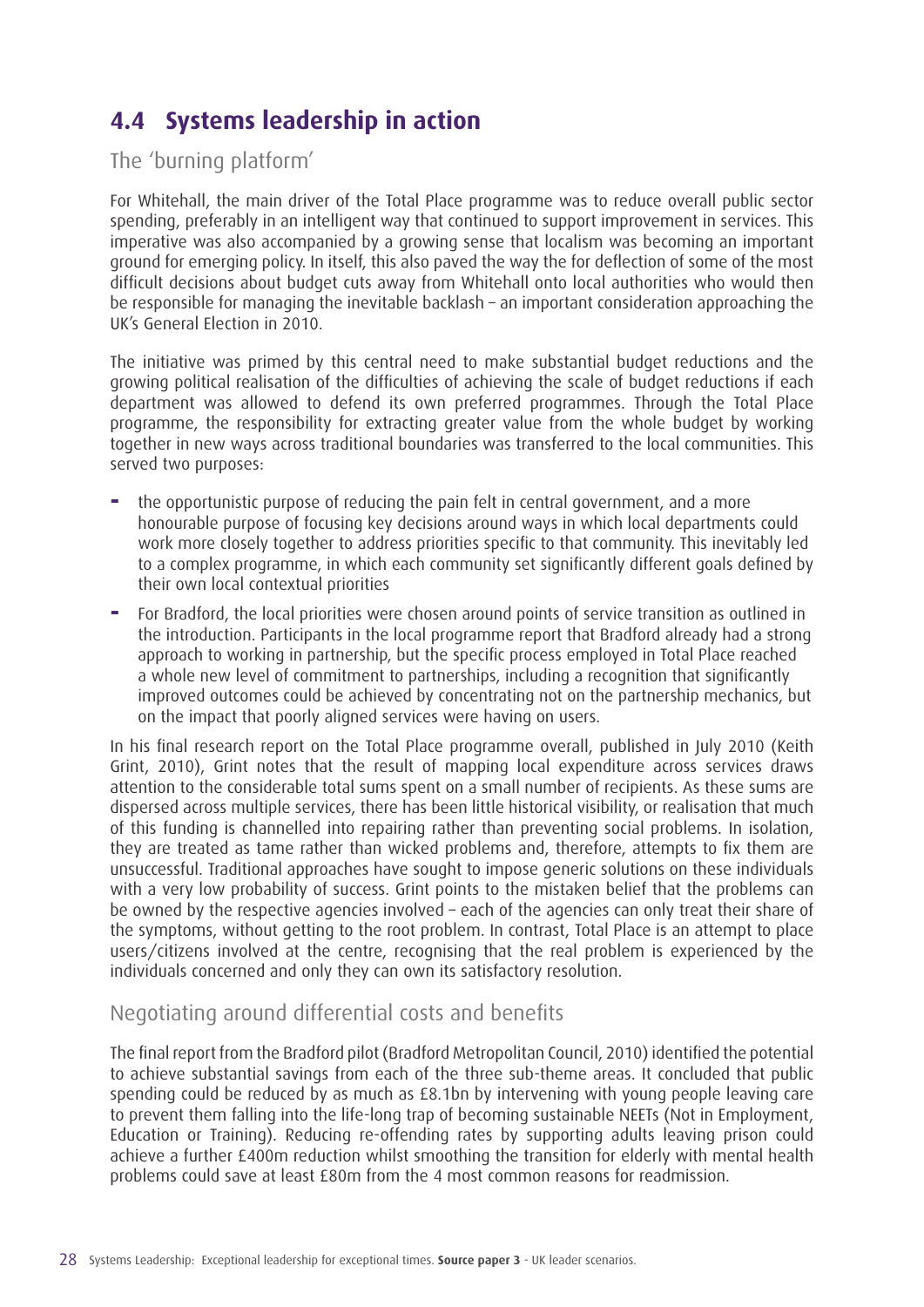In each case, these savings are derived by implementing a care model that creates a shared responsibility across service areas for the life outcomes of the user, rather than individual outcomes within each service area. The process of working together at depth to map out the consequences for the individual has enabled the different services to contribute to a joined-up intervention designed to deal with the cause, rather than the symptoms. By moving the intervention upstream, it is often possible to prevent the emergence of much of the problem complexity faced by the service user.

Taking the example of young people leaving care to illustrate the points, the whole system view developed in the joint workshops showed clearly that raising the attainment levels of those in care would create savings against the Job Seekers' Allowance budget, reduce the long term unemployment costs throughout the system and generate additional tax revenues from future employment. Additional investment in training, housing, job development and support personnel would be required to achieve this change. Similar maps of potential improvements in outcomes, cost and benefit profiles are reported for the other strands.

Clearly, the one year programme could not validate this improvement practically. However, the work with individual young people at the transition point helped to identify ways of providing support that led to increased self-worth and motivation, in turn contributing to raising achievement levels. In particular, the process of engagement has created a changed understanding of priorities at a detailed level. One specific view that has been challenged is the policy expectation that young people should not be placed in bed and breakfast (B&B) accommodation. Bradford's few cases where youngsters were in B&B, was becoming a significant political issue for the Council, but it transpired that for some, the environment of living in a family home with the support and often encouragement of the owners could be significantly less daunting than being placed in a hostel which was much more impersonal and offered little encouragement. What mattered to the service users changed the views of both policy makers and support workers.

The programme appears to have been successful in identifying both financial and outcome benefits, and the relevant costs and resource requirements for implementing change. It is abundantly clear from those interviewed that the local successes have been achieved by building a compelling purpose – a golden thread – around the inspiration of achieving better outcomes for individuals.

However, practical progress on collaborating in the finances has made limited progress. There has been no willingness to pool budgets and in some cases distinct opposition to attempting this. Each service has continued to work within its own budgets. The extent to which this will inhibit progress is not clear, as there are specific examples illustrating how each service chooses to deploy its own budgets towards the greater cause, given the enduring inspiration of the shared commitment to making Bradford a better place, and to achieve that through by supporting better outcomes for individuals, especially those small numbers of complex cases in this study. So, for example, the probation service has invested in providing support in the golden 24 hours after discharge, even for those released who are not on licence, and for whom the probation service has no formal responsibility. This support breaks the trend of those released falling straight back into crime, helping them to find accommodation and reintegrating back into the community. Funding for this has been found within the discretionary elements of the community safety partnerships budget.

#### Risk-taking

There was clearly an appetite and willingness amongst the partnership to see Bradford in a different light and view it through others' perspectives. For some, this was interpreted as taking risks by putting other organisations' ahead of self-interest, but this was equally described as a willingness to cede power and authority to other partners for the greater good. Others talked more of boldness and courage to challenge each other, ensure matters were placed openly on the table and confronted in order to make progress.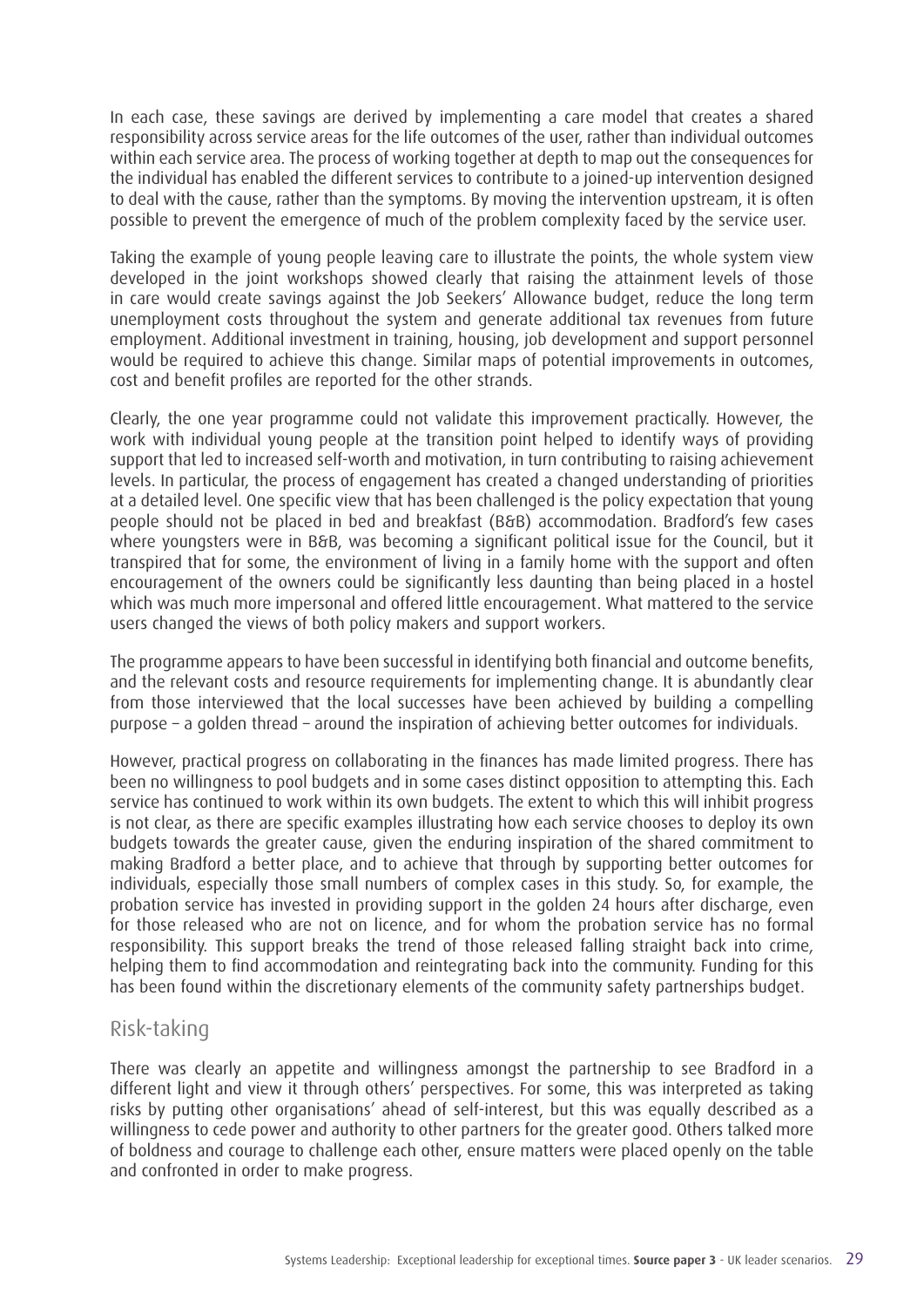Signs of willingness to take risks were often shared by those interviewed in the course of normal conversation about the services. So, for example, the probation service has learnt sufficiently from the experience of drawing offenders into service design, that one has been employed as part of the permanent team – a remarkable level of risk for a service traditionally associated with conservatism. In another example, the housing providers were commissioned to make provision for young people leaving care to be housed in decent accommodation alongside good neighbours, rather than the conventional view that inappropriately anticipated them being likely to be trouble makers and therefore housing them in more disadvantaged neighbourhoods. A key message from these illustrations is that it is necessary to break the stereotypes that hold people back, and in both these instances, it also means ignoring the pareto principle – the small numbers of special cases cannot be ignored in favour of the majority – in a world of complexity, it is those on the margin who will prove to be more significant over the long term (clearly demonstrated in the financial cases made by Bradford Council).

#### Supportive contextual factors

Grint describes the success of Total Place as resting in a balance between central forces, initiating a new authorising environment and local forces who built momentum as they took local ownership for behaving differently on priorities defined within their specific local context. The crucial central enabler came from an acknowledgement that the nature of this programme demanded an approach derived from complex adaptive systems. The Leadership Centre for Local Government played a critical role in facilitating this recognition and providing the appropriate language and relevant tools. Each of the 13 Total Place sites was supported by external consultants to capitalise on this.

Grint's review emphasises the systems nature of Total Place – drawing out that the programme emphasises the need to be clear about precisely what problem is being solved, establish a clear sense of purpose, and acknowledge that in this approach, the key answer does not lie in normal power relationships. But, perhaps the most important element of his conclusion, is that leadership is not vested in individuals and their characteristics, but in the context of time and place and the local knowledge, often tacit, within that community.

#### Areas of tension and difficulty

The scale of the workshops and the depth of detail they required made substantial demands on senior leaders, creating an environment in which there was a strong possibility of delegating ownership lower down the organisation, missing the opportunity for visionary change. This challenge was managed and the personal results of working differently were felt to be hugely rewarding.

The involvement of service users and the challenging nature of some of the stories created some difficult moments of mutual blame at the beginning of the process, but these were overcome by the strength of existing relationships – a real example of 'cooking the conflict' to allow a greater sense of maturity and respect to emerge the other side.

By far the greatest sense of difficulty arose from the abrupt change of direction when the national political direction altered. This frustration was a combination of the way in which the change took place, and the abruptness with which the very promising direction was shifted. With the benefit of 3 years' elapsed time, and invited to reflect on the legacy of Total Place, all of those interviewed describe profoundly the way in which the programme was a transformation point for themselves personally, and for the way they continue to work in partnership to the greater benefit of the community.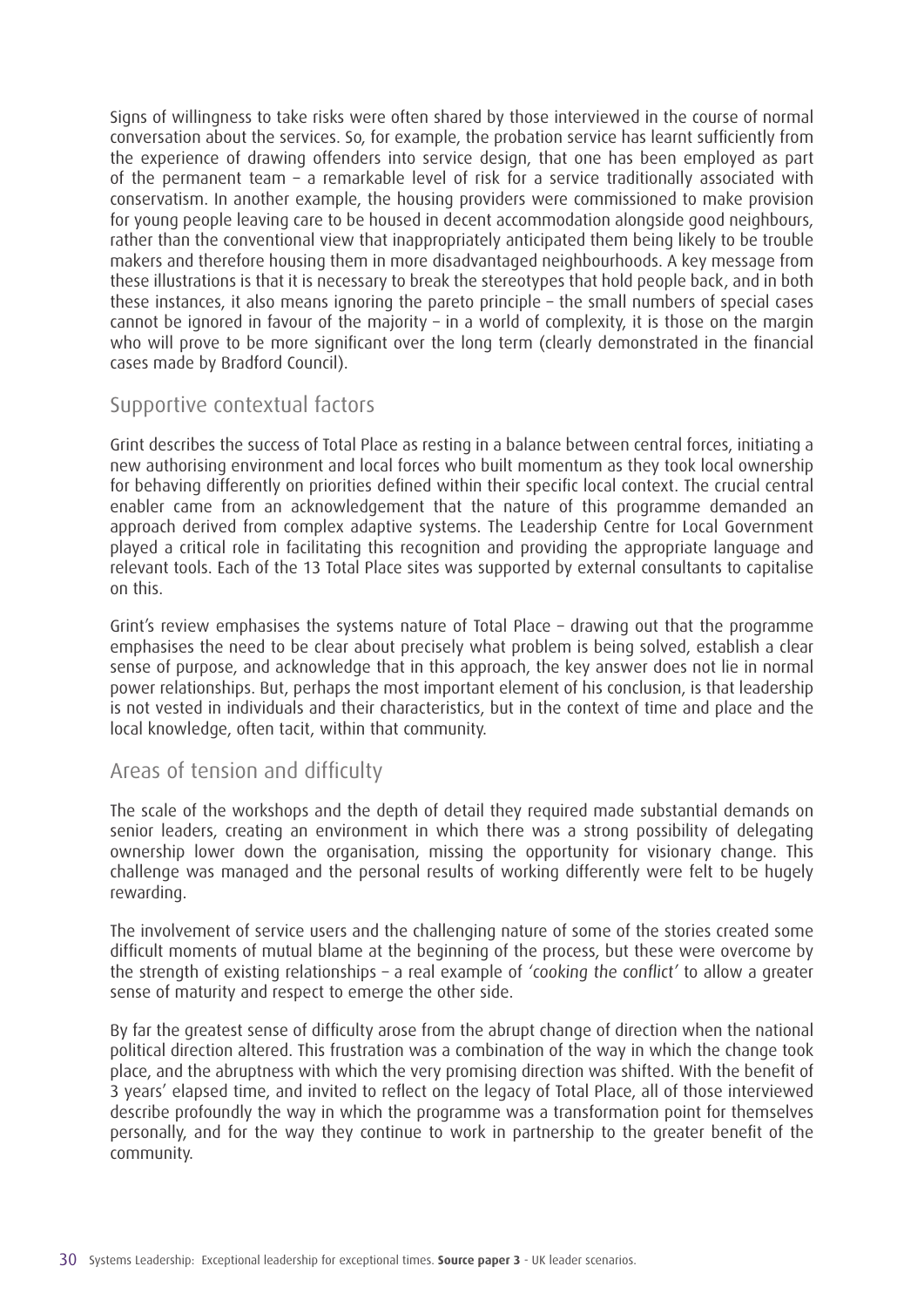### **4.5 Outcomes and reflections**

The impact of the Total Place programme in Bradford appears almost as a paradox in its own right. It would be difficult to suggest that the programme reached a mature level of systems working that stretched beyond a very effective partnership – there was common purpose, reorientation of services around users rather than organisations, teams or professionals, and deepening of respect across the agencies and disciplines, but very little real pooling of resources or challenge to the accountability boundaries.

However, the individuals involved in the programme each describe the programme as offering a profound experience – even life changing – that has created a lasting legacy in behaviours and attitudes. These inspirational conversations describe a high order of systems thinking and systems leadership that continues to manifest in the programmes that have been built on the foundations created by Total Place. At times, these conversations have held a quality mirrored in the literature in which there is a spiritual dimension to genuine systems leadership.

The most profound learning from this study has been the role that place and time have played in energising and uniting teams in a way that neither partnerships nor individual organisations could aspire to.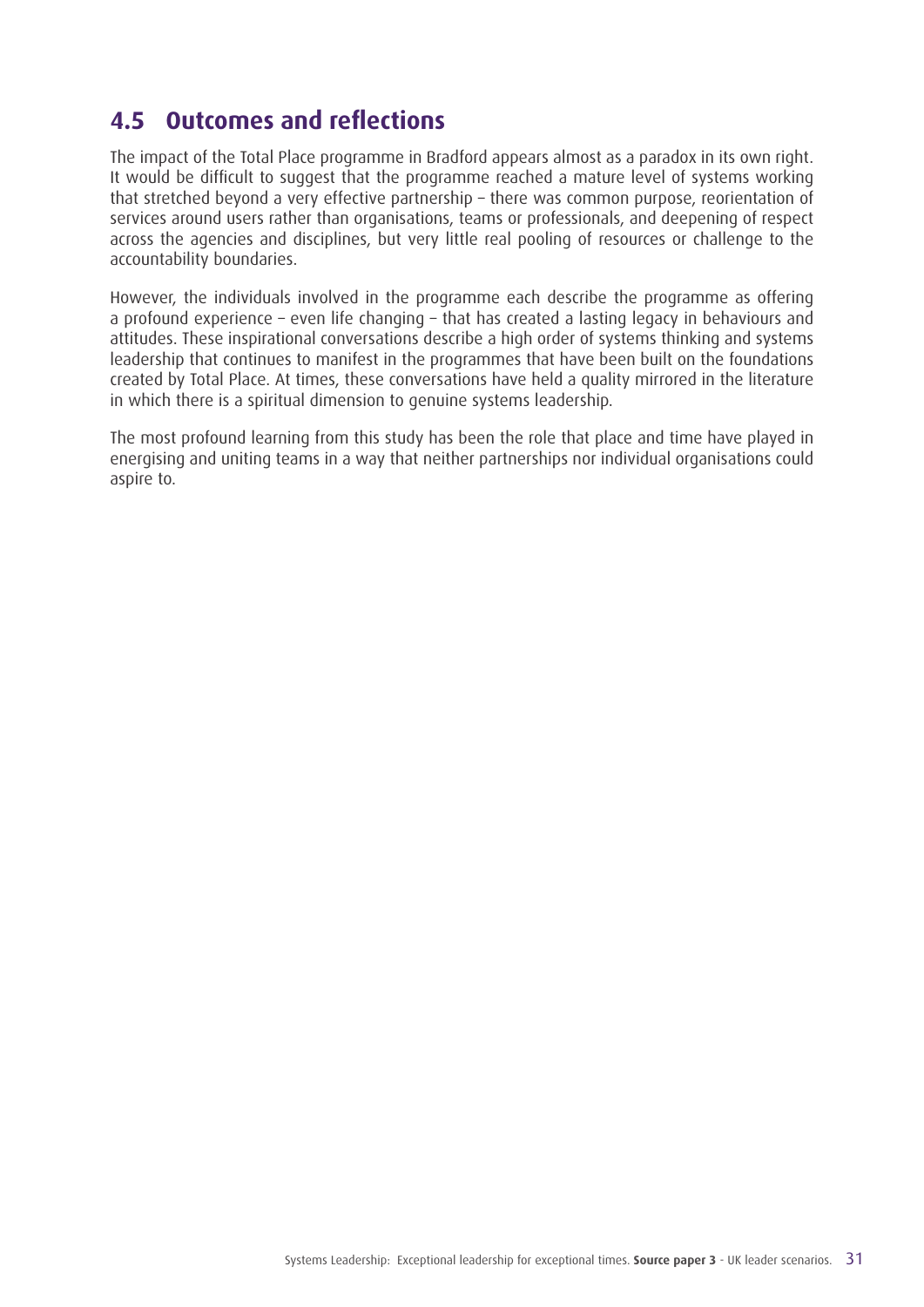## References

Bradford Metropolitan Council. (2010). Bradford District Partnership Total Place Final Report.

HM Treasury. (2010). Total place: a whole area approach to public services.

Keith Grint. (2010). Problem, purpose, power, knowledge, time and space: Total place final research report. Local government leadership.